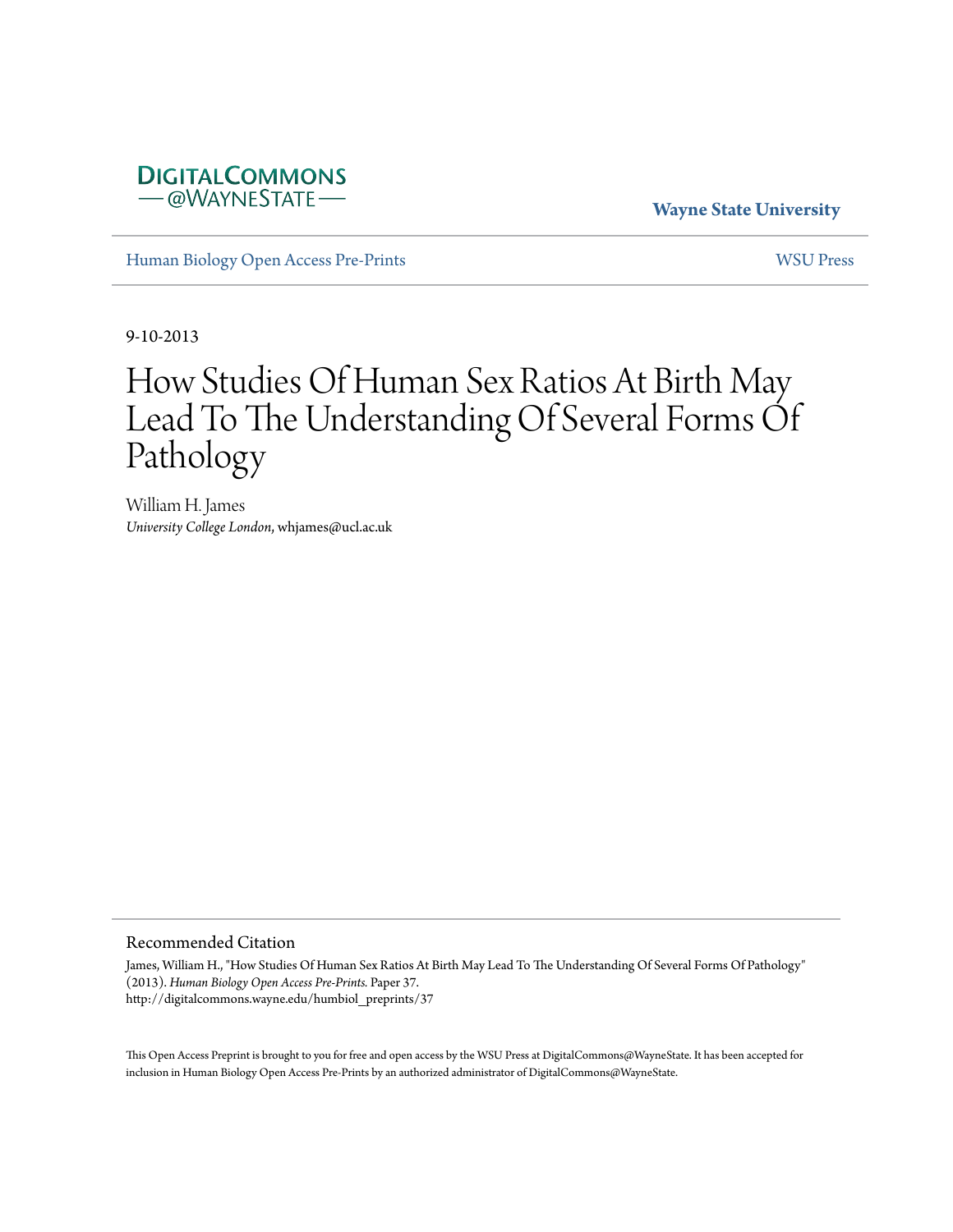# **REVIEW ARTICLE**

# **HOW STUDIES OF HUMAN SEX RATIOS AT BIRTH MAY LEAD TO THE UNDERSTANDING OF SEVERAL FORMS OF PATHOLOGY**

**William H James,**

**The Galton Laboratory,**

**Department of Genetics, Evolution and Environment,**

**University College London**

**Email: whjames@ucl.ac.uk**

**Running title: Human sex ratio to understand pathology**

**Keywords: Human Sex Ratio, Pathology, Hormonal hypothesis, Bayesian networks, Obstetric pathologies, Hepatitis B, Autism, Testicular cancer, Sex-biased malformations, manning Finger length ratio.**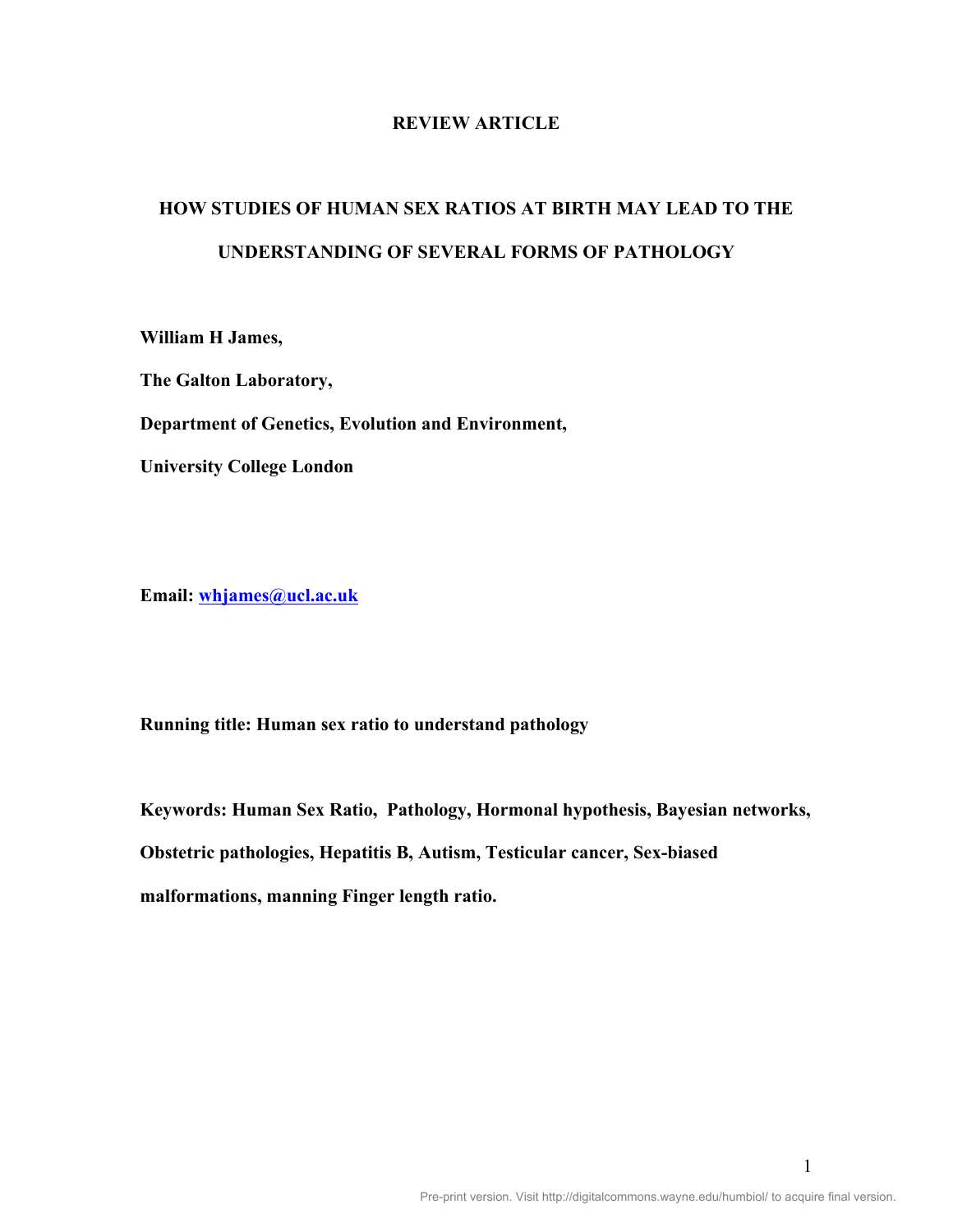## **1. ABSTRACT**

This paper deals with the problem of the causes of the variation of sex ratio (proportion male) at birth. This problem is common to a number of areas in biology and medicine e.g. obstetrics, neurology/psychiatry, parasitology, virology, oncology and teratology. It is established that there are significantly biased, but unexplained, sex ratios in each of these fields. Yet workers in them (with the possible exception of virology) have regarded the problem as a minor loose end, irrelevant to the field's major problems. However, as far as I know, no-one has previously noted that unexplained biased sex ratios occur, and thus pose (perhaps similar) problems, in all these fields. Here it is suggested that similar sorts of solution apply in each. Further research is proposed for testing each solution. If the argument here is substantially correct across this range of topics, it may lead to an improved understanding not only of sex ratio, but of some of the pathologies in these specialties.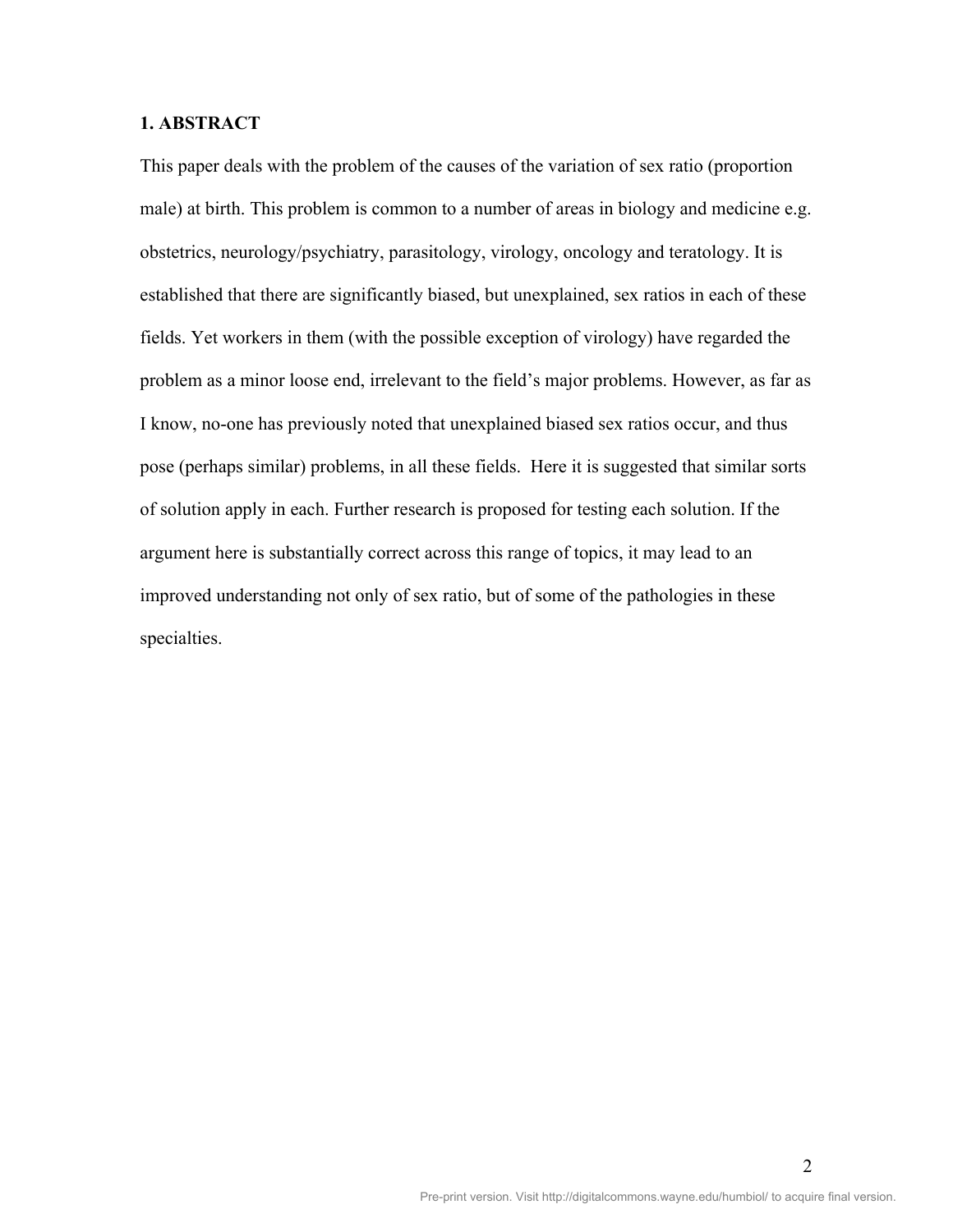#### **2. INTRODUCTION**

Sexual reproduction is a phenomenon that is central to biology; moreover there is substantial variation in the sex ratio at birth. Yet the causes of this variation are not established, and some influential commentators (e.g. Wilcox 2010) are sceptical about present prospects for progress in this area of human reproduction.

 This note adduces data on several forms of variation of human sex ratio at birth, viz those associated with autism, hepatitis B, toxoplasmosis, testicular cancer, Manning's finger length ratio 2D:4D, and some obstetric pathologies and congenital malformations. My intention is to argue that each of these forms of sex ratio variation presents a problem to which I may have provided a general solution. However though I may propose, I am not qualified to test, potential mechanisms for this solution. Instead I suggest that specialists in each of these pathologies might be inspired by the variations of sex ratio in one or more of these other fields. (This is especially so for workers on *T. gondii* and hepatitis B because they seem to have similar problems - viz an apparently interactive relationship between host androgenicity and 'wellbeing' of parasite and virus). If these various specialists were to recognise that they have a common problem, that might give the impetus to study the solution suggested herein. And if this were established, others might work on the proposed mechanisms.

 Some years ago I published a review of the literature on the human sex ratio at birth, and a hypothesis to account for its variation (James 1987 a,b). In the intervening years, there have been further studies in this area, and some progress with the hypothesis. Here I shall briefly describe both. Most studies on human sex ratios are, of necessity, observational. And most have described the variations associated with such variables as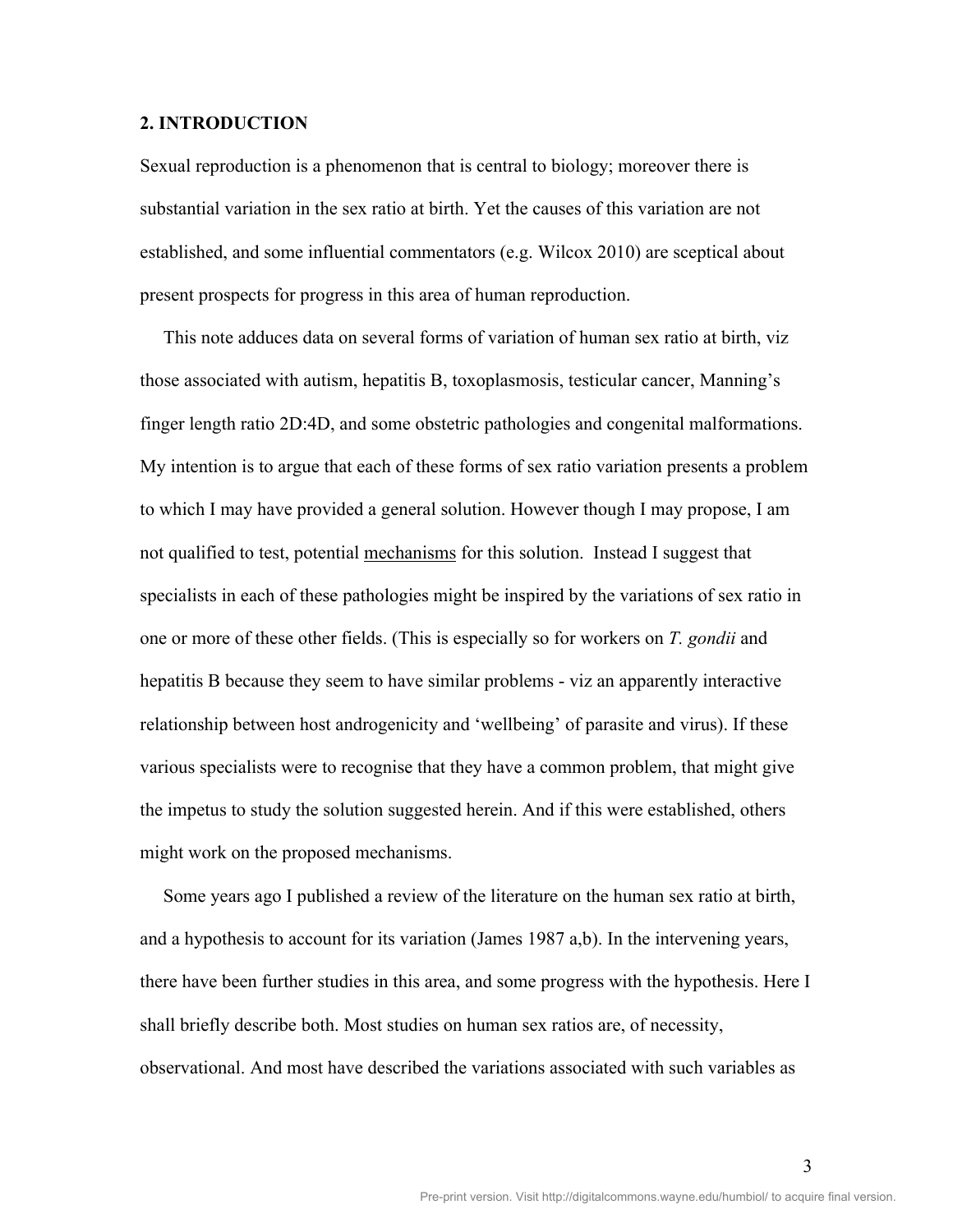maternal age, paternal age, parity, social class, race, time, season, cohort etc. Heritable variation of sex ratio has been reported too, but, though significant and well confirmed, its magnitude (and the magnitudes of the other forms of variation mentioned above) seem so small as to suggest that the variations are too 'far' from their causes to throw any useful light on the identity of those causes. However more recent research suggests that progress may come from work on the unusual sex ratios associated with a few specified pathological conditions. Some of these pathologies (e.g. hepatitis B, autism, testicular cancer, and some congenital malformations and obstetric conditions) seem sufficiently important to warrant testing whether these (sometimes apparently substantial) forms of sex ratio variation may have implications for the causes of the associated pathology. First I shall outline the hormonal hypothesis of sex ratio variation, and then I shall describe its potential application to several of these reportedly biased sex ratios at birth. I shall also offer methods of testing each application.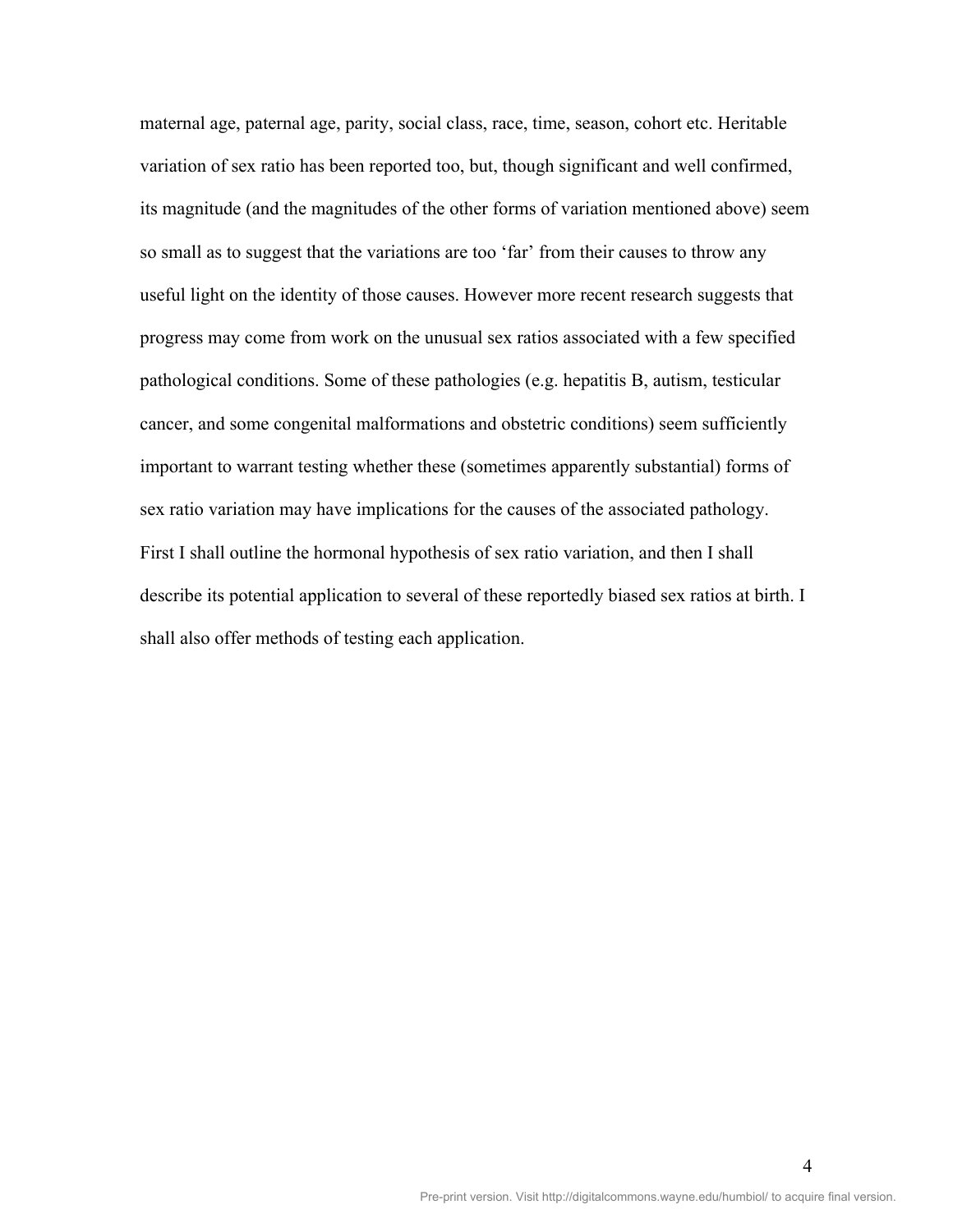#### **3. THE HORMONAL HYPOTHESIS**

I have suggested that mammalian (including human) sex ratios at birth are partially controlled by the hormone levels of both parents around the time of conception. *Ex hypothesi,* high levels of testosterone (in either parent) or of oestrogen (in the mother) are associated with the production of sons: and high levels of gonadotrophins (in either parent) with daughters. Evidence for the hypothesis has accrued (James 1996; 2004 a; 2008 a; 2011 a; In press). But it has not achieved the status of orthodoxy, perhaps *inter alia* because of ignorance about the mechanism(s) underlying the control of sex ratio by these hormones. Conventional wisdom has it that there are equal numbers of X- and Ybearing sperms, and that they have equal probabilities of fertilizing the ovum, and that therefore variation in sex ratio at birth is controlled by sex-selective mortality in pregnancy. During the last decade, overwhelming evidence for such a phenomenon has been published by Catalano and his colleagues. They have shown that when pregnant women are stressed, they are more likely than controls to abort their pregnancies, and that the abortions are frequently of small, male, frail foetuses (e.g. Catalano & Bruckner 2006; Catalano et al 2009; Catalano et al 2012). However, I have suggested that such sexselective foetal mortality is not the only mechanism controlling sex ratio at birth. I have adduced evidence that sex selection is already present at the time of conception (James 2006 a). *Ex hypothesi,* at that time, sex selection occurs under hormonal control as specified above. The exact mechanism by which the selection occurs is unknown: it may be by sex-specific mortality of sperm prior to fertilization, or sex-selection of sperm at the time of fertilization. It is interesting to see what light this hypothesis casts on the sex ratios associated with several forms of pathology as will now be shown.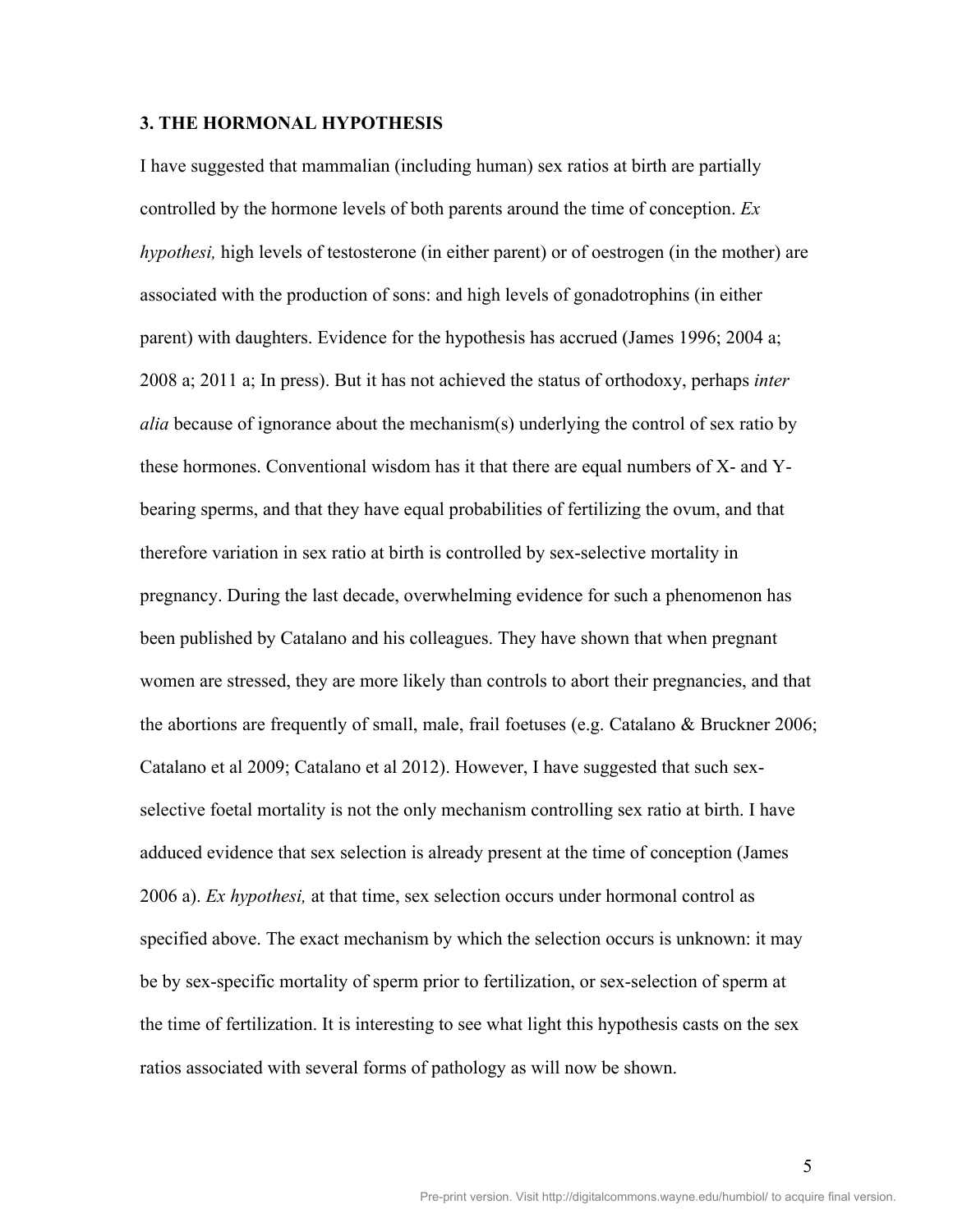#### **4. AUTISM**

Around 1% of children born in the developed world are later diagnosed with one of the conditions within the autism spectrum. Baron-Cohen (2002) hypothesized that one cause of autism is exposure to high levels of intrauterine testosterone (T). There is a marked excess of males among probands, and since male foetuses excrete more T than female foetuses, this author proposed further that the foetus is the source of the additional T (thus accounting for the biased sex ratio of probands) (e.g. Baron-Cohen et al., 2011). In contrast, I have suggested a different explanation for this sex ratio. Noting that women's T levels remain fairly stable through their reproductive lives (Apter & Vihko 1990), I suggested that if Baron-Cohen's hypothesis and mine were both correct, then autistic probands should contain a high proportion of males; and that they should also have an excess of brothers among their unaffected sibs (James 2008 b). In that paper I cited significant support for this suggestion of excess brothers. Two further significant confirmations of this suggestion have since been published (Mouridsen et al 2010; Mouridsen & Hauschild 2010), while another study showed no support for it (Parner et al 2012). Lastly, I strengthened the evidence that the mother is a source of the T by showing that all the major established risk factors for autism could – with some imagination - be reconciled with this suggestion (James 2012 a). (The point was that all these risk factors could be interpreted as markers or causes of stress : and that stressed women have high T levels). An interesting and relevant suggestion was recently made by Beaudet (2012) who proposed that environmental causes (like intrauterine T) are associated with only that minority of cases of autism who are high-functioning. Beaudet's suggestion is that the remaining majority of cases are mainly attributable to genetic factors. If Beaudet were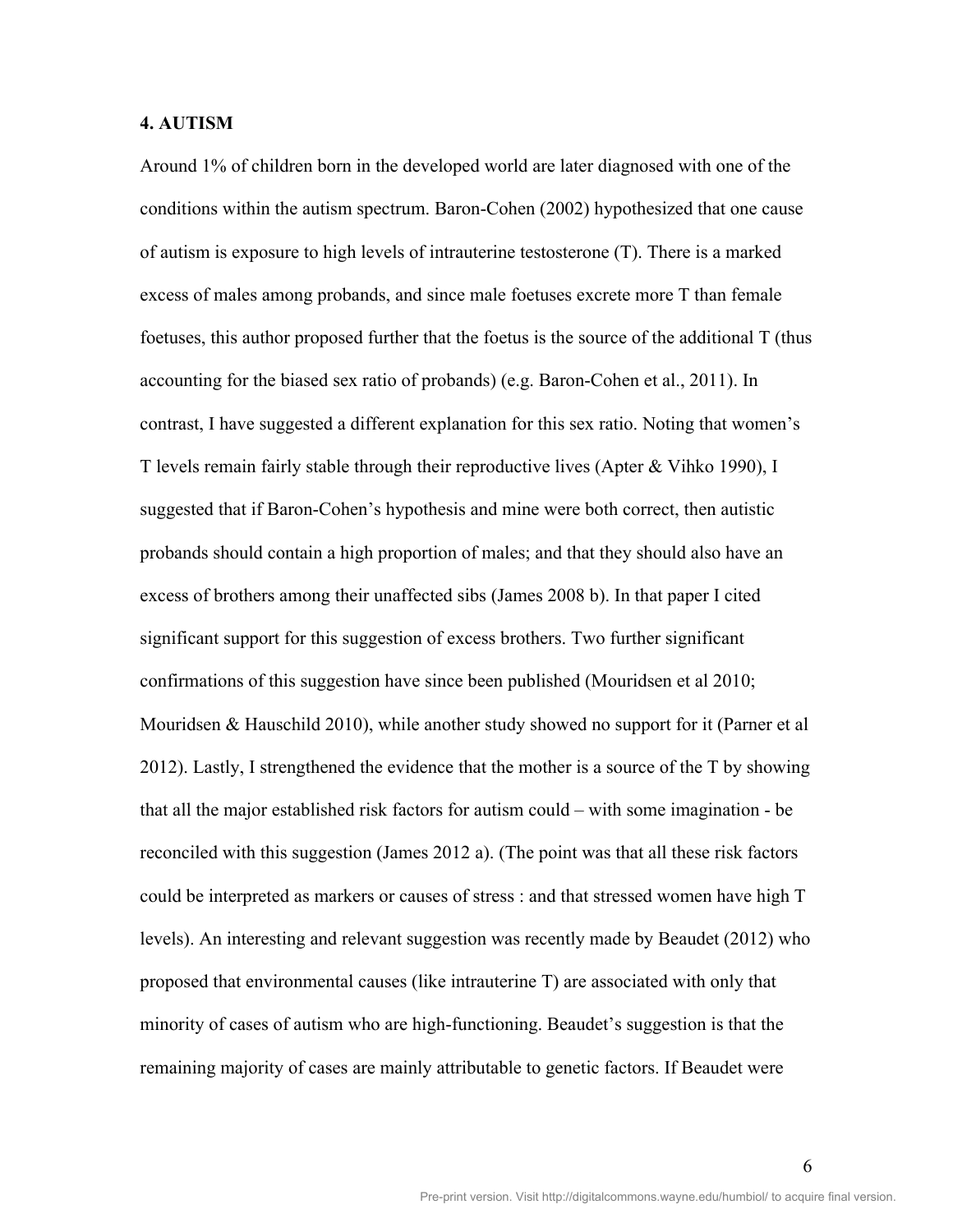correct, Baron-Cohen's hypothesis and mine only apply to the high-functioning minority of cases.

There are a number of difficulties in this field of male-biased neurodevelopmental disorders. The first is the proliferation of overlapping categories of diagnoses (autism spectrum disorder ASD, attention-deficit-hyperactivity disorder ADHD, reading disorder RD, oppositional defiant disorder ODD, Tourette's Syndrome TS, Asperger's syndrome AS, pervasive developmental disorder – not otherwise specified PDD-NOS, etc). There are substantial degrees of co-morbidity across these diagnoses, and there is also considerable genetic overlap (Smalley et al 2005).

 The question also arises of overlap of environmental causes. If Beaudet (2012) were correct, then Baron-Cohen's and my hypotheses would apply only or mainly to the highperforming categories within the list (e.g. ADHD, AS, and RD). And if that were so, if probands are 'lumped' (rather than 'split' into the high-performing few and the lowperforming majority), then a failure (as e.g. of Parner et al 2012) to find an excess of brothers among the sibs of a pool of cases labelled 'autism' might be due to a true excess (in the minority of high performing probands) being swamped by an expected normal sex ratio of the sibs of the low-performing majority. The results of such categorizing ('splitting') in James (2008 b) and in Mouridsen's two cited papers give some support to Beaudet's suggestion.

#### *Further Research (Testing)*

Further data on this point must lie untapped in registries around the world. What are the sexes of unaffected sibs of probands with Asperger's Syndrome and other highperforming categories? If it were established that these sibs contain excesses of brothers,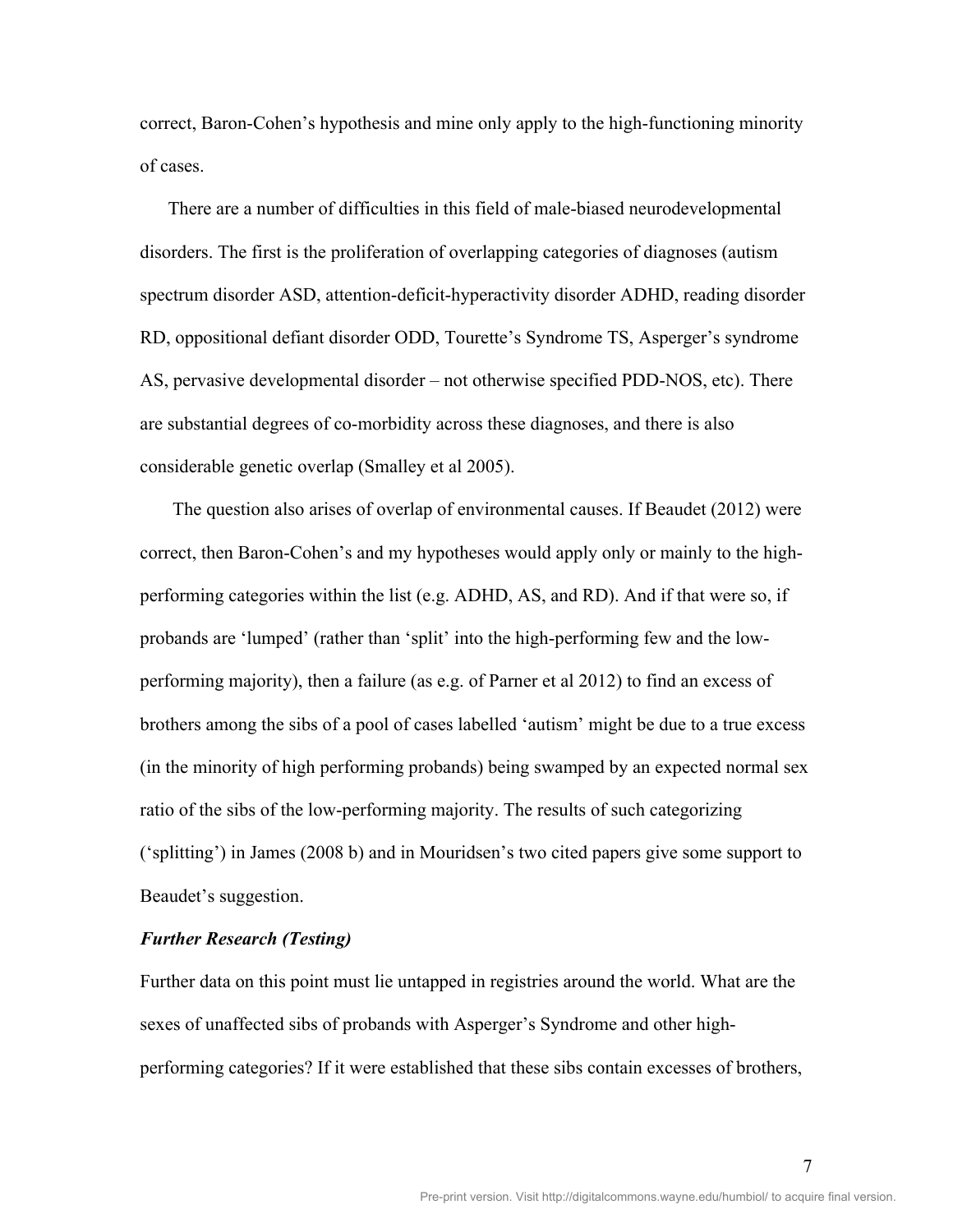that would support Baron-Cohen's hypothesis that one cause of these disorders is high intrauterine T, and mine that one source of that T is the mother. And since it is well established that one cause of high T in women is psychological and physiological stress, it would follow that, as Beaudet suggested, some categories of autism may, in principal, be avoidable. Moreover if this line of reasoning were correct, levels of autism would be further reduced by countering maternal obesity and diabetes, both of which are associated with high levels of T and thought to be partially responsible for the well-established secular rise in reported rates of autism.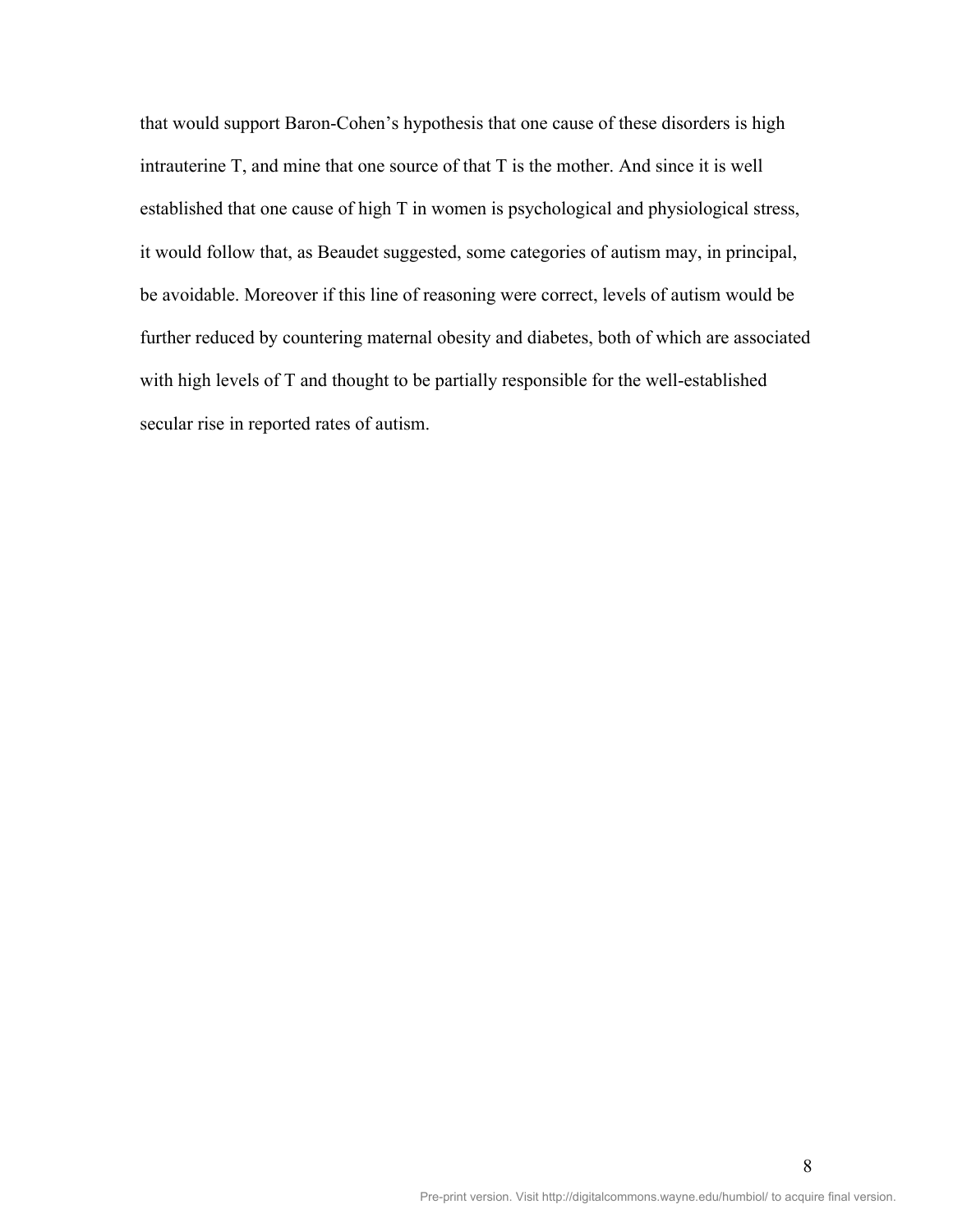# **5. HEPATITIS B**

Worldwide, this pathogen causes hundreds of thousands of deaths each year via hepatocellular cancer. The late Nobel Laureate Baruch Blumberg and his colleagues repeatedly reported that hepatitis B virus (HBV) carriers of both sexes had significantly higher offspring sex ratios (proportions male) than uninfected controls; and that HBV immune subjects had lower offspring sex ratios than uninfected controls. This work was reported from mainly low-prevalence areas viz Papua New Guinea, Greenland, Greece, France and the Philippines: and it was summarised by Chahnazarian et al (1988). Towards the end of his life, Blumberg (2006) confessed that he was mystified by this sex ratio variation.

 Evidence that healthy male HBV carriers have higher T levels than healthy uninfected controls was published by Yu et al (1993) and Yuan et al (1995). So in conformity with my hypothesis, I proposed that HBV carriers have higher offspring sex ratios because they have higher T levels (James 2006 b). Moreover there are grounds for supposing that the virus is associated with highly androgenic environments because it replicates faster in them (James 2011 b; Tian et al 2012).

Thus, this reasoning may solve Blumberg's problem with his data on the variation of offspring sex ratio with hepatitis B status. However, further complexities have since arisen. Two recent sets of data (from high-prevalence areas) suggest that HBV carriers do not always have high offspring sex ratios. Oster et al (2010) studied 67000 births in Haimen City, China. They concluded that there was no significant effect of parental (maternal or paternal) hepatitis B carrier status on offspring sex ratio. Moreover, Lin et al (2012) studied three million births in Taiwan. These authors concluded that in these data,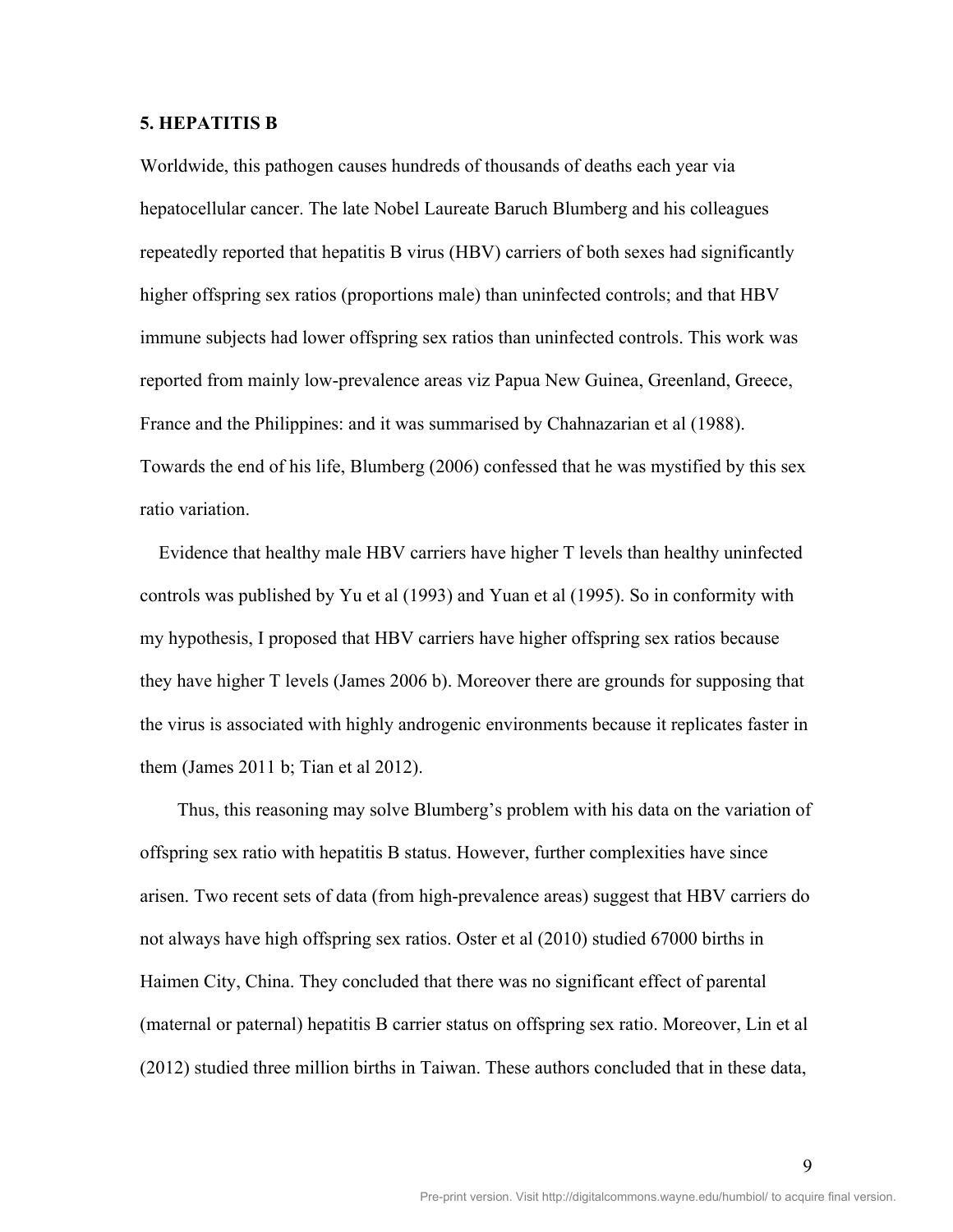HBV carrier status in women is associated with a very small (but significant) rise in offspring sex ratio (proportion male). This sex ratio difference was estimated to be about 0.005, and is thus far smaller than the effect previously reported by Blumberg and colleagues. What can be the cause of the difference between Blumberg's earlier data and those later reported in Taiwan and China? These bodies of data are so substantial that they cannot be simply dismissed on the ground that they are inconsistent. Instead we should try to find a means of reconciling them.

 The epidemiology of hepatitis B is different in high-prevalence areas (parts of the Far East) and low-prevalence areas (N. America and Europe) (Aspinall et al 2011). In low-prevalence areas, HBV infection is mainly acquired in adulthood by reckless or careless behaviour (sexual or otherwise). For this reason, one may propose that in lowprevalence areas, infection is associated with the high T levels typical of reckless and careless behaviour (Zuckermann 1994). In contrast, in high-prevalence areas, HBV is mainly acquired perinatally or in early childhood. As noted above, there is evidence that HBV replicates faster in highly androgenic environments. There is also the suspicion that, once established, the virus depresses the male host's T levels : this is so because many forms of stress and pathology lower men's T levels (e.g. Semple 1986; Kemper 1990). Seroconversion is predicted by low viral load (and, by inference, low T level) (Arai et al 2012). Moreover, seroconversion in infected men occurs more rapidly to those with greater cumulative exposure to T (Wu et al 2010). Accordingly one may propose a dynamic reciprocal relationship between viral load and hormone concentration which controls the duration of time between infection and sero-clearance (James 2010 a). In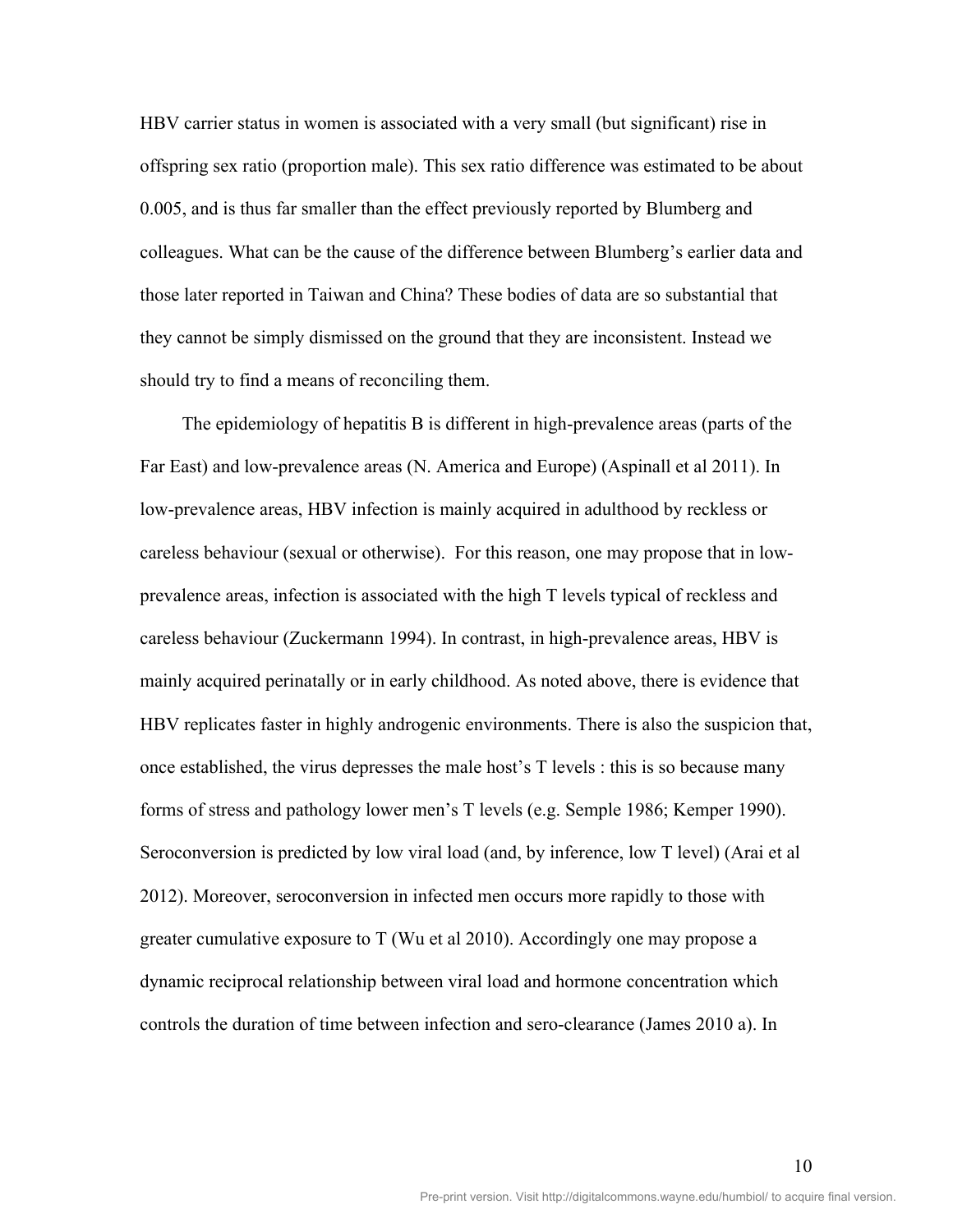principal, as I suggested in that paper, the hypothesis could explain the difference between Blumberg's data and the more recent data from the Far East.

# *Further Research (Testing)*

1. In that paper, I also suggested that one means of testing the present reasoning would be to administer anti-androgens to infected individuals. If the present argument were substantially correct, then HBV infection might be combated by anti-androgens because they would lower the replication rate.

2. Moreover, mathematical modelling might be used to test whether the proposed longterm interactions between viral loads and androgen levels would tend to achieve seroclearance earlier in low-prevalence than high-prevalence areas (as implied by the finding of Wu et al 2010, cited above).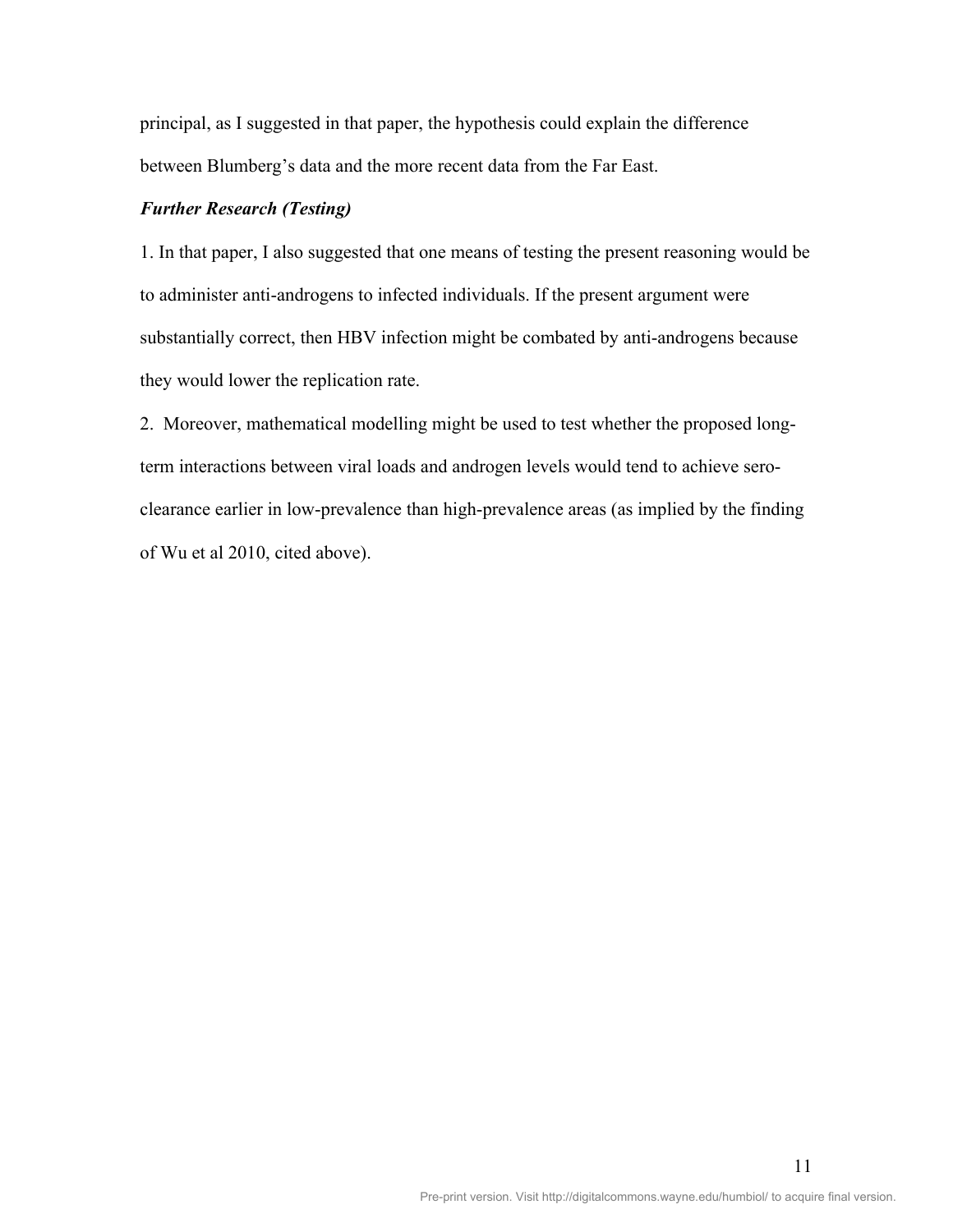#### **6. INFECTION BY** *TOXOPLASMA GONDII*

This parasite is common in human beings, between 20% and 60% of populations of most developed countries being infected (Flegr et al 2005). It has a complex life-cycle. It can only reproduce in a feline, its definitive host : and only when its intermediate hosts (e.g. rodents) are predated by felines, is it able to continue its life-cycle. From the point of view of *T. gondii,* other hosts (e.g. human beings) are evolutionary dead-ends (because, in general, they are not eaten by felines). The major sources of foodborne transmission to humans are undercooked meat especially pork, lamb and wild game meat, and soil contaminated with cat faeces on raw fruit and vegetables (Jones & Dubey 2012). It has been demonstrated that infected rodents (in contrast with healthy uninfected controls) are less afraid of cat odour. This change in rodent behaviour is apparently caused by direct action of *T. gondii* on the host's brain, rather than (or as well as) on the host's hormones. There is good evidence too that human toxoplasmosis infection is associated with increases in the risks of schizophrenia, autism, Down's Syndrome and involvement in car crashes. Its roles in these phenomena are the subjects of ongoing research (Prandota 2011).

 Significantly high sex ratios (proportions male) have been reported in the offspring of recently infected female mice, and significantly low sex ratios in the offspring of female mice with long-standing infection (Kankova et al. 2007 a). Significantly high sex ratios have been reported among the offspring of infected women (Kankova et al. 2007 b), the sex ratio being positively correlated with the antibody concentration (a surrogate for duration of time since seroconversion). This group of authors interpreted these sex ratios in terms of a 'decreased stringency of embryo quality control in partly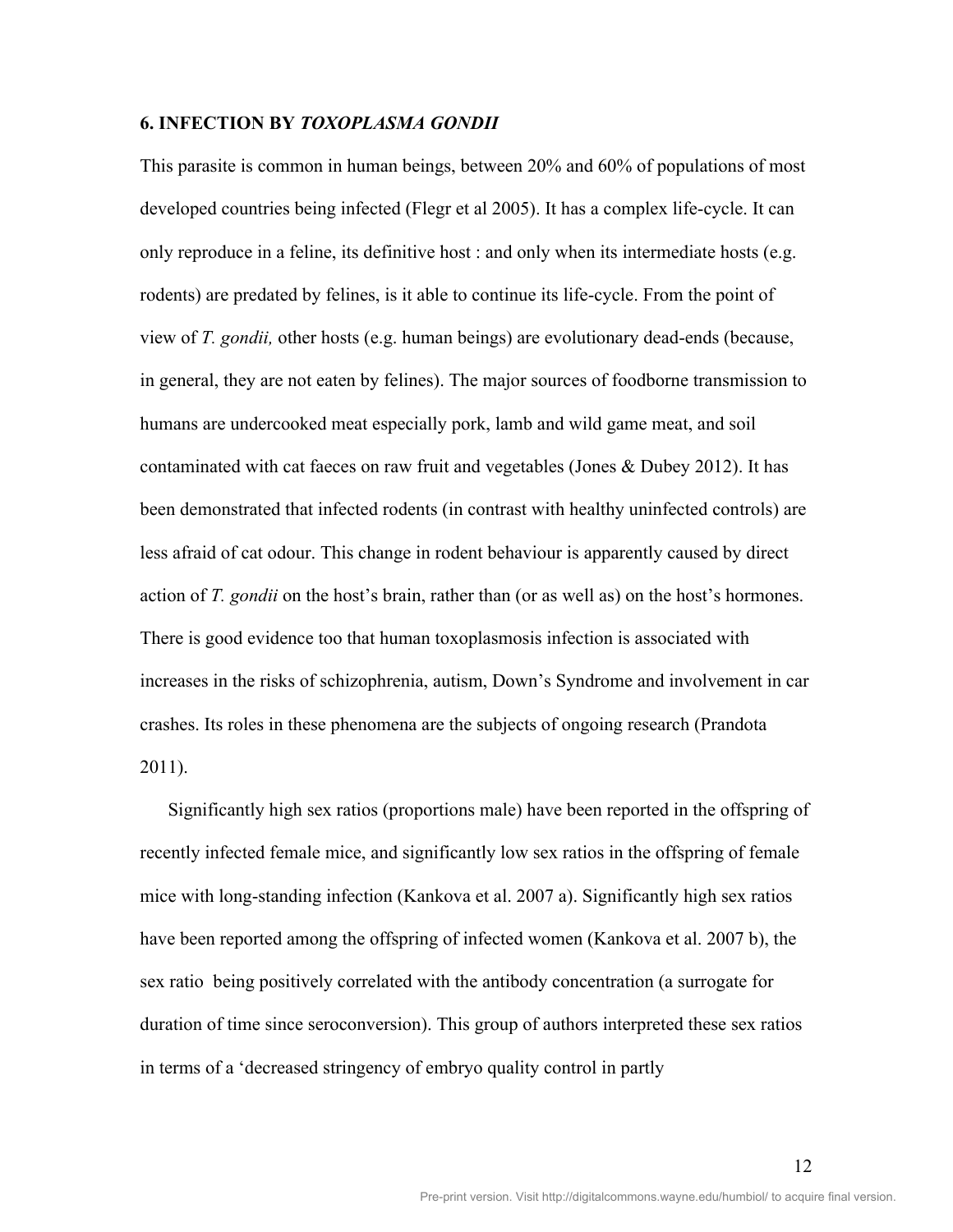immunosuppressed *T. gondii* mothers' (Kankova et al 2012), a suggestion previously made by e.g. Flegr & Striz  $(2011)$ . However, it is not clear how such a mechanism would explain the extent of the decline in offspring sex ratio with duration of maternal infection. Moreover, the evidence that mammalian sex ratios are credibly associated with immunosuppression has been contested. So, in accordance with my hypothesis, I suggested that these *Toxoplasma gondii* sex ratios are due to hormonal involvement (James 2010 a). The nature of that involvement is not established, so it is worth summarising the history of research on this point.

#### *a. Testosterone*

Initially, grounds were given to suggest that infected people (of both sexes) have high testosterone (T) levels viz

1. Flegr et al (2005 a) reported that infected men and women (in contrast with uninfected controls) have lower values of Manning's ratio  $R = 2D:4D$  (where 2D and 4D are the lengths of the index and ring fingers). Flegr et al (2005 a) also reported that R correlated negatively with the level of anti-*Toxoplasma* antibodies in *T. gondii*-free subjects. As noted later in Section 8, Manning (1998) reported that low values of R are associated with high circulating testosterone (T) values in men, so one may suspect that infection is associated with high T levels. Flegr et al (2005 a) also reported that infected men were significantly taller than uninfected controls and concluded that these 'results suggest that some of the observed differences between infected and non-infected subjects may have existed before infection, and could be caused by the lower natural resistance to *T. gondii*  infection in subjects with high prenatal testosterone (T) levels'. If to this sentence were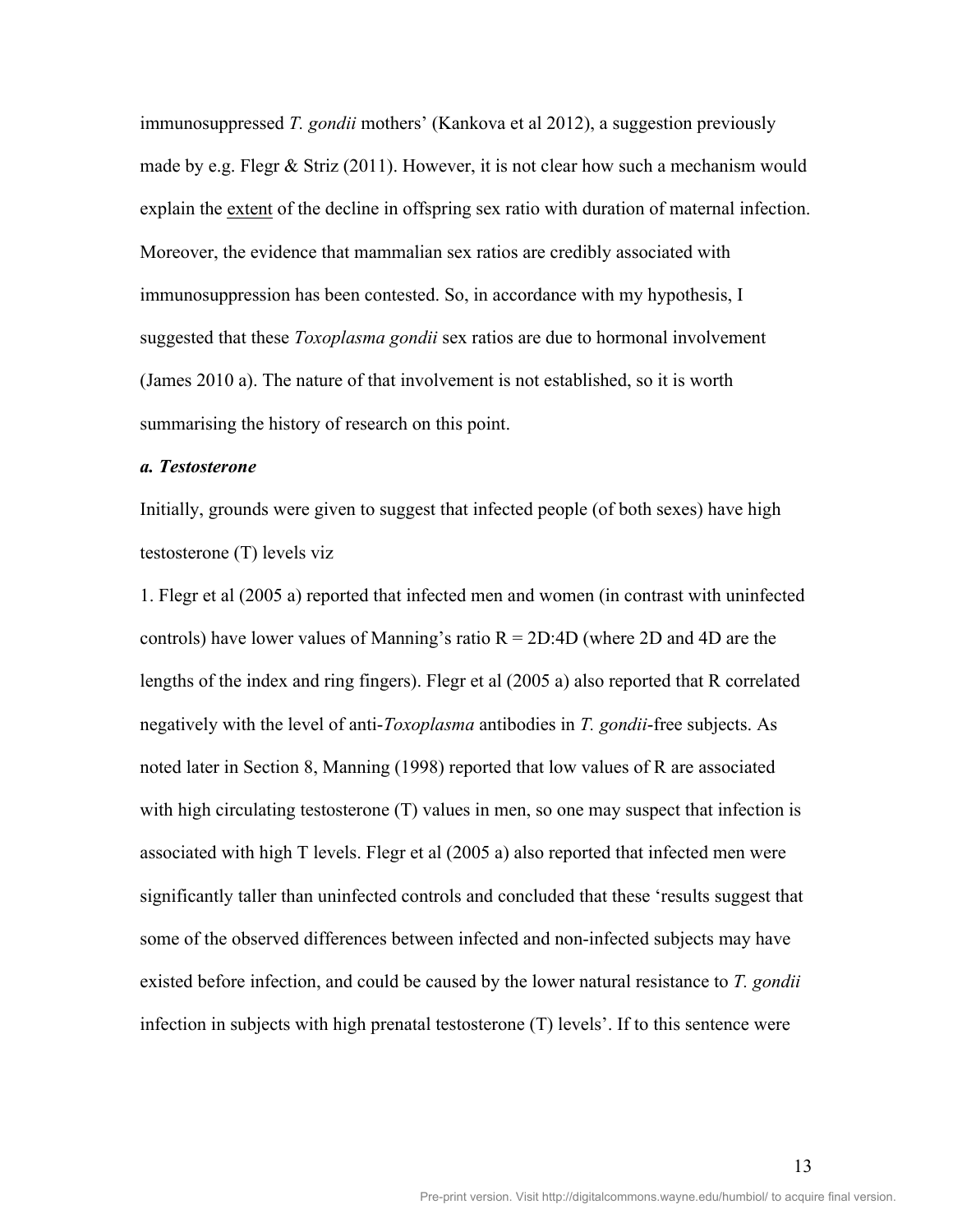added 'and/or high postnatal testosterone levels', I would agree with this judgment. However, as will be seen, this group of authors may have altered their view on it. 2. Hodkova et al (2007) reported that women perceive infected men to be more dominant than controls. They interpreted this as evidence that infected men had higher T levels. 3. Flegr et al (2008) directly reported that men infected with *T. gondii* have higher T levels than uninfected controls.

The question arises : if hormone levels differ as between infected and uninfected subjects, why do they do so? Are subjects with high T levels more vulnerable to infection, or does the organism alter the T level, or both? Lim et al (2013) reported that *T. gondii*  infection enhances expression of genes involved in facilitating synthesis of T in male rats. In contrast, Kankova et al (2011) found a decrease in the T levels of male mice following experimental infection with *T. gondii*, and wrote : [apparently at odds with the statement of Flegr et al (2005a) cited above] "The present results indicate that *Toxoplasma* infection changes the concentration of serum T in mice and human (sic) rather than changed concentration of T influences the probability of *Toxoplasma* infection". However, these two propositions are not contradictory: establishing one does not falsify the other. I suggest that both are true. The grounds for supposing that men with high T are more vulnerable to infection are those cited above. Those grounds are not invalidated by the finding that the parasite affects the (male rodent) host's T level. And indeed if it were shown that the parasite depresses the steroid hormones of female hosts too, that would be consistent with the decline in sex ratio with duration of infection in female mice and women (Kankova et al. 2007 a,b). However, as will be judged from the foregoing, much research needs to be done before the details become clear.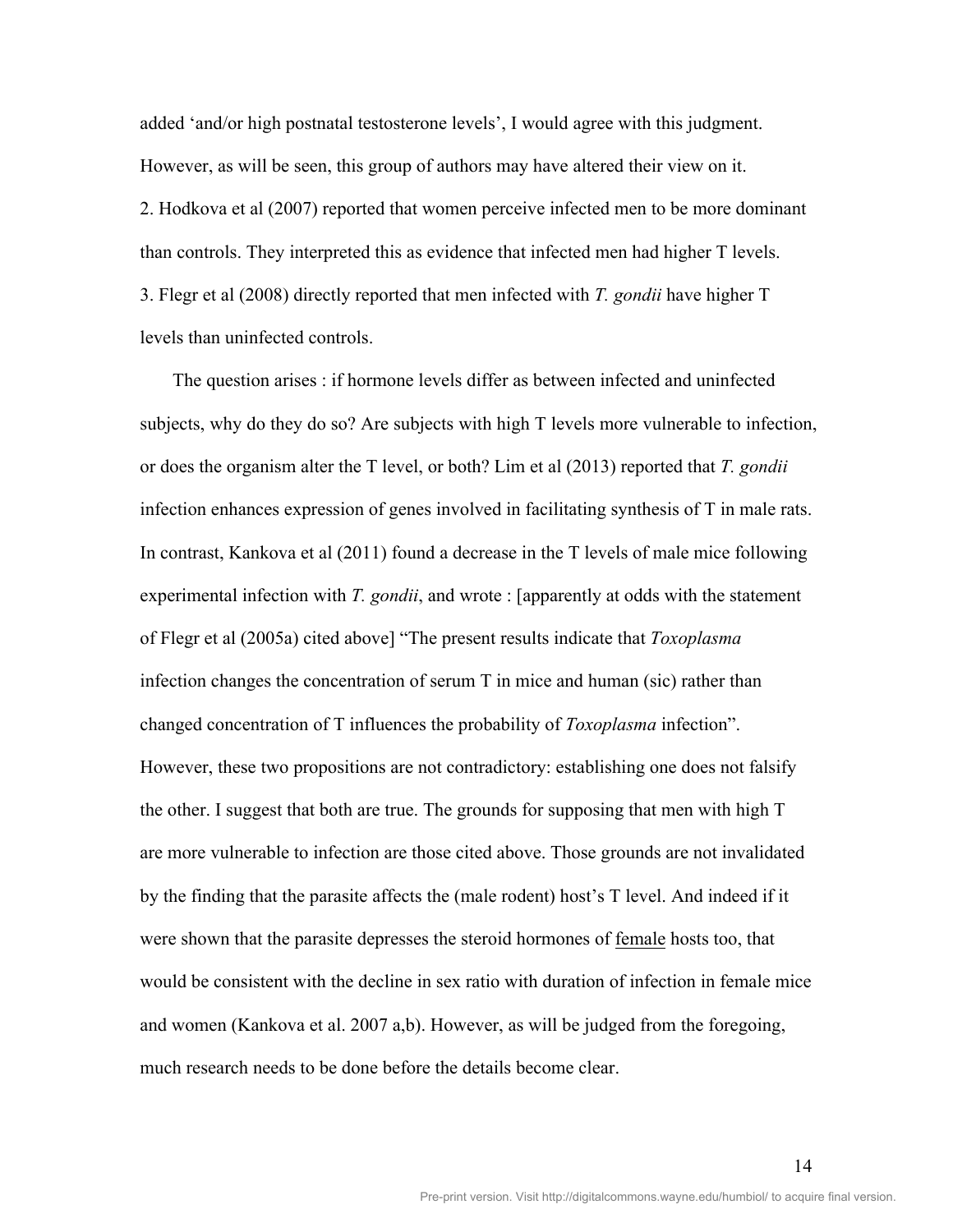There are also grounds for supposing that infected female mice and women both have high levels of estrogen (E) as well as T. These will now be adduced.

#### *b. Estrogen (E)*

Evidence has been cited for the following phenomena: 1. Infected female mice develop more severe brain inflammation than infected males. 2. Gonadectomy increased resistance whereas E administration exacerbated the condition. 3. Pregnant female mice are more susceptible to infection with *T. gondii* than nonpregnant controls. 4. Infected pregnant mice show higher mortality than infected nonpregnant controls (Roberts et al 2001). These observations suggest that levels of E correlate positively with *T. gondii*  infection in female mice.

 It will now be argued that E plays a role in *T. gondii* infection in women as well as in female mice. Flegr (2007) reviewed the behavioural features of men and women infected with *T. gondii*. This author noted that consistent and significant differences were found between *T. gondii-*infected and uninfected subjects in 9 of 11 studies, and that these differences were not the same for men and women. In brief, these differences were as follows. Infected men showed lower superego strength (were more likely to disregard rules) and were more expedient, suspicious and jealous than uninfected controls. In contrast, infected women had higher superego strength, and were more warm-hearted, affectionate, outgoing and conscientious than controls. A reading of Ellis (1986) suggests that higher T in infected men may explain the differences between the psychometric findings in infected and uninfected men. In contrast, I have suggested that the differences between infected and uninfected women are not due to higher T, but to higher E, in infected women (James 2010 a). This suggestion could account for the psychological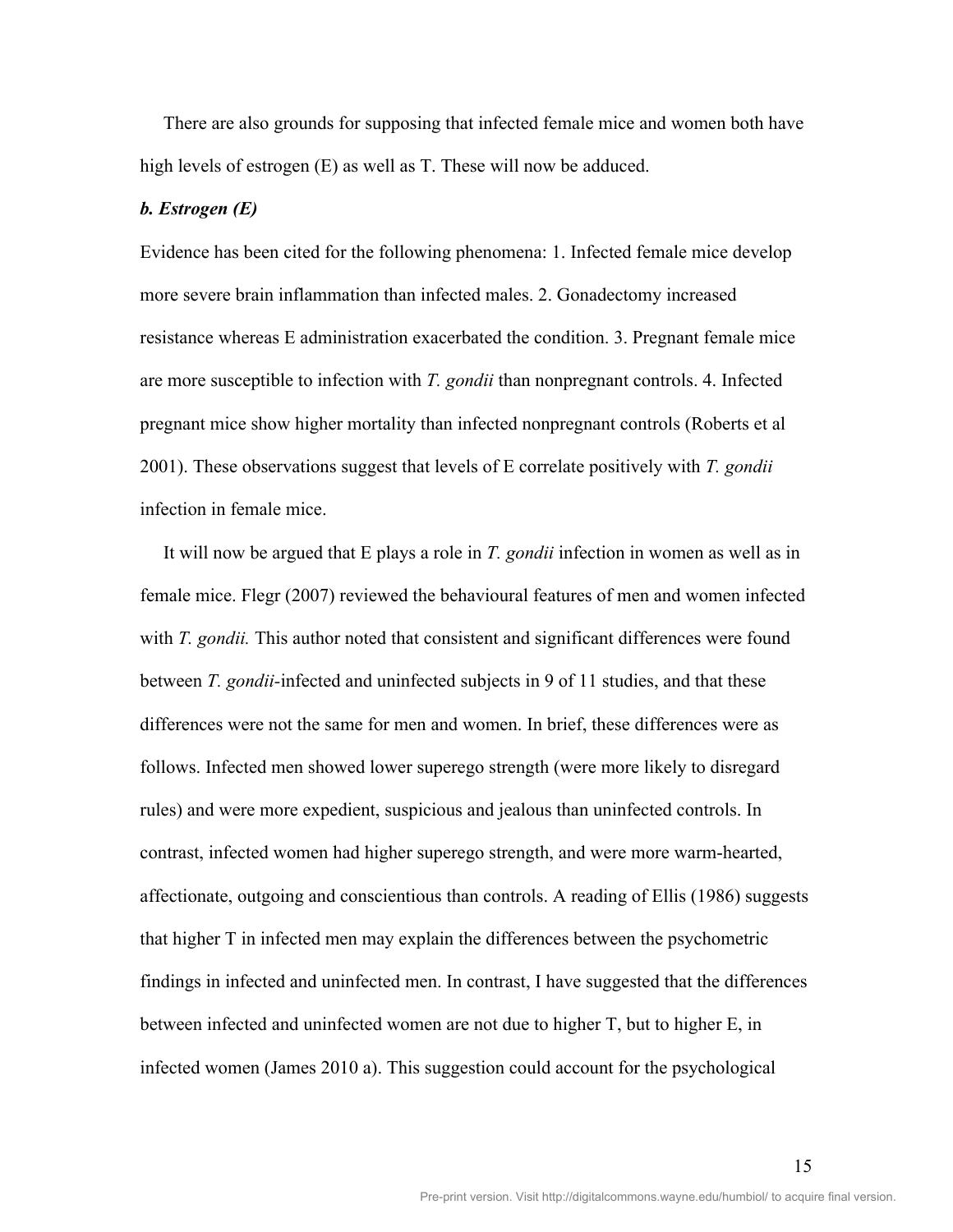differences noted above. Moreover, Ni et al (2002) reported that high maternal E levels are associated with long gestations in (presumably uninfected) women. So high E in infected women would also account for the reportedly longer durations of gestation of infected than uninfected women (Flegr et al 2005b; Kankova & Flegr 2007). I suggest that these hypothesized high levels of E in infected women are markers for the risk-taking behaviour in the kitchen (and elsewhere) earlier cited to be required for acquisition in the first place (Zuckermann 1994). Lastly, E is thought to play a key role in stress (Ryan et al 2011), being correlated e.g. negatively with anxiety (Schwartz et al 2012). If the E levels of infected women are depressed as a consequence of parasitic stress (as are the T levels of infected male mice) this may prove the basis for the significant decline in offspring sex ratio with duration of maternal infection.

#### *Summary*

It is suggested above that

1. *T. gondii* infection is associated with high levels of T in male mammals and with high levels of E in female mammals.

2. One of the causes of hosts' high steroid hormone levels (T in males and E in females) is that they are markers in each sex of the risk-taking, careless, unhygienic behaviour associated with infection in the first place.

3. Another cause may be that *T. gondii* infection enhances expression of genes involved in the synthesis of T in male mammals of some species.

4. The high offspring sex ratios of infected females are caused by high levels of maternal E and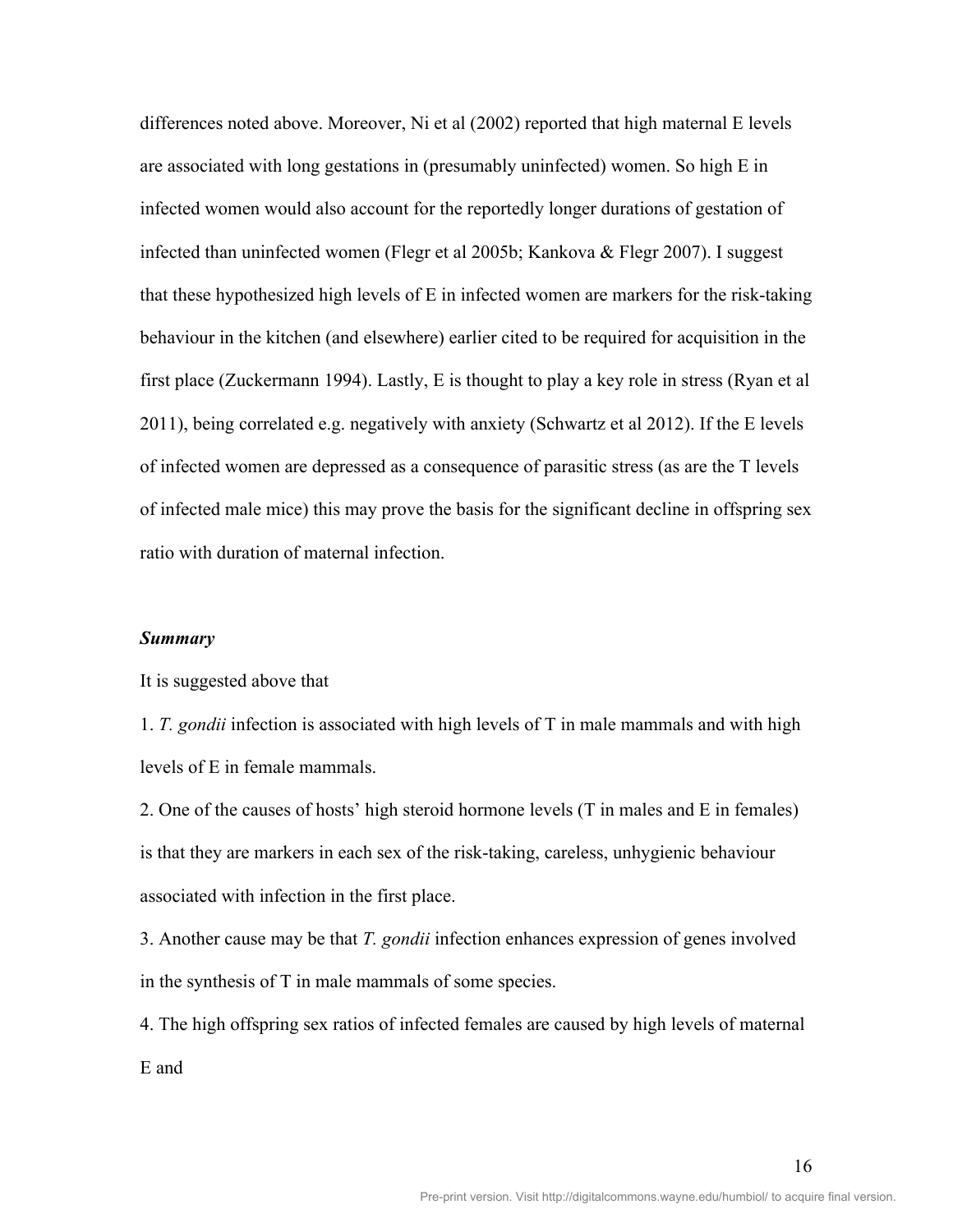5. The decline in this sex ratio with duration of maternal infection may be due to a decline in E caused by stress occasioned by the parasite (as a decline in T is reported to be caused by the stress imposed by *T. gondii* in male mice).

# *Further Research (Testing)*

The above hypothesizing needs testing. Examples of such testing would include

a. Directly assaying E levels of infected vs uninfected women (to test whether the levels

of the infected exceed those of uninfected controls at the time of infection)

b. Making longitudinal studies of the steroid levels of infected subjects (to test whether they do decline with duration of infection as proposed above).

c. It would be interesting to know the offspring sex ratios of infected males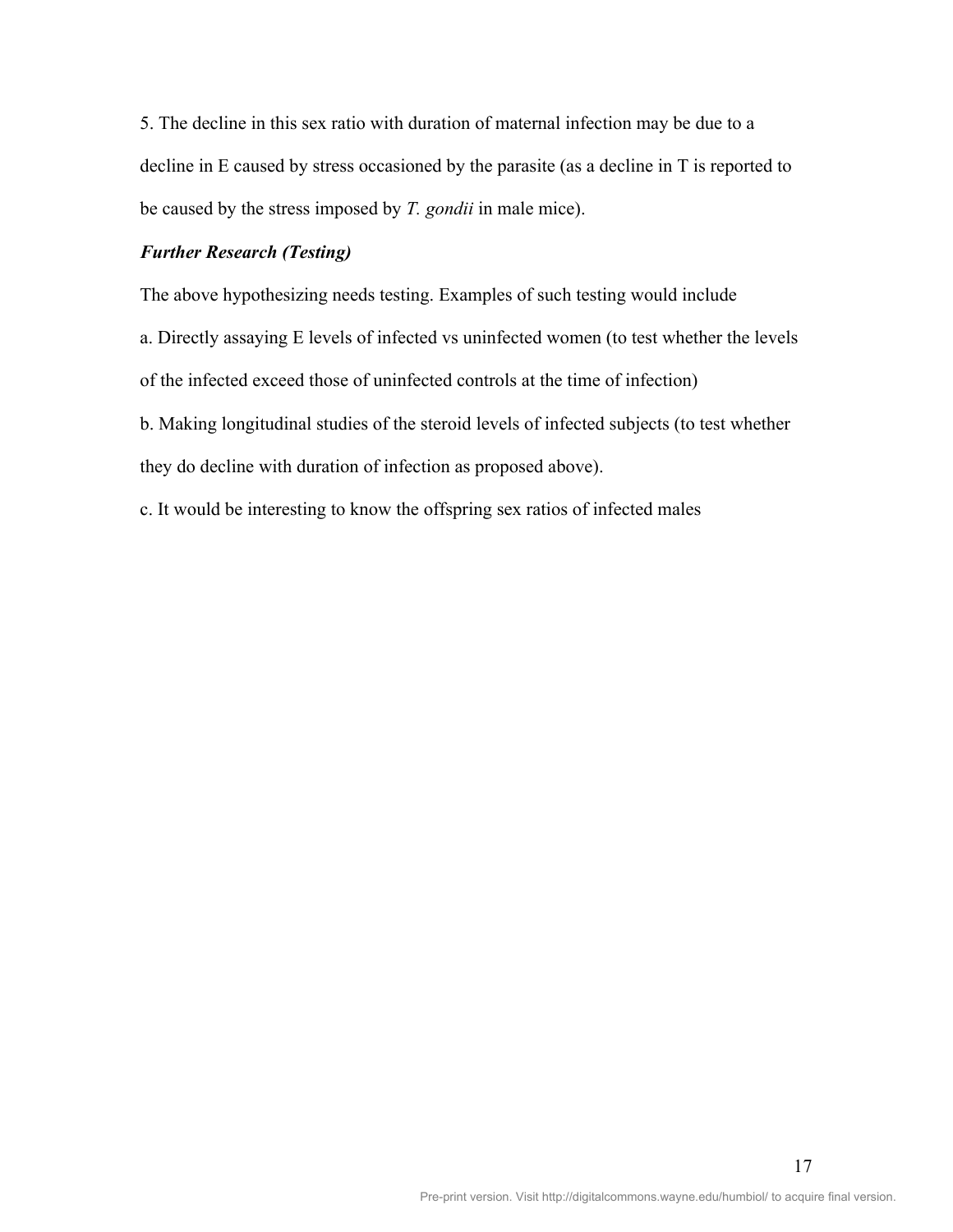# **7. TESTICULAR CANCER**

Testicular cancer (TC) is the most common form of cancer affecting young men and incidence rates are reportedly increasing rapidly (Maule et al 2012). There is good evidence that men destined to be diagnosed with TC suffer impaired fertility. They reportedly are significantly more likely than controls to have been given a diagnosis of infertility or low sperm count (Baker et al 2005; Doria-Rose et al 2005; Hotalling & Walsh 2009; Raman et al 2005); to be subfertile (Fossa & Kravdal 2000; Hemminki & Jiang 2001; Richiardi et al 2004) or to have testosterone deficiency (Puhse et al 2011). This suggests that the cancer may be caused by low androgens, and this suspicion is strengthened by the repeated finding that baldness and acne (which are indicative of high androgens in men) protect against TC (e.g. Trabert et al 2011). Moreover, there can be no reasonable doubt that men destined to be diagnosed with TC sire a statistically significant excess of daughters (Moller 1998; Jacobsen et al. 2000; Gundy et al 2004). Some of the established risk factors for TC (e.g. heat and pesticides) are also known causes of low testosterone/gonadotrophin (T/G) ratios in men. So I proposed that (in conformity with my hypothesis) low postnatal T/G ratios of probands cause both their low offspring sex ratio and some cases of the cancer (James 2010 b), a suggestion that I interpret as being consistent with Trabert et al (2011) and McGlynn & Trabert (2012) who argue that one cause of the disease is some form of postnatal exposure. A curious impediment to this line of reasoning is that one established risk factor for TC is early puberty (Maule et al 2012): yet early puberty is a typical precursor of high fertility – not the impaired fertility that obviously characterises TC. It seems that the cause of the cancer may interfere with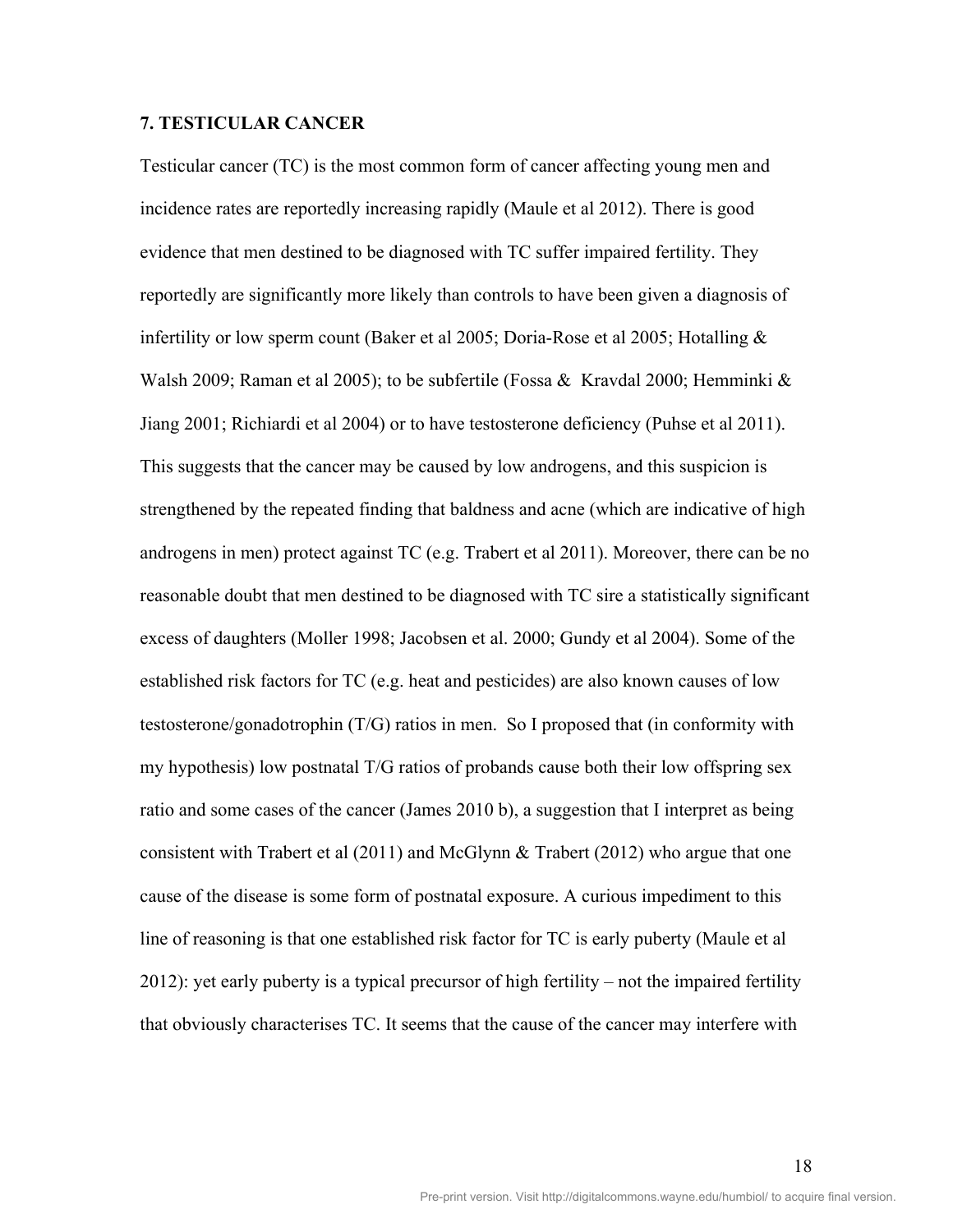the dynamic interactive relationship between T and G (UK Testicular Cancer Study Group 1994). This might cause the T/G ratio to diminish as suggested here.

# *Further Research (Testing)*

1. If, as suggested here, one cause of TC is low T levels, at least some of the risk factors for low T (e.g. heat and pesticides) should also be risk factors for TC. It would be useful if systematic meta-analytic searches were initiated to test this suggestion.

2. A promising area for further research is TC in firefighters. This is so because there is good evidence that men in this occupation are at increased risk of TC, possibly because of exposure to heat (Guidotti 2007; Le Masters et al 2006; Bates 2007). Moreover there is direct (Roy et al 2003) and indirect (Voracek et al 2010) evidence for low testosterone levels in firefighters. Given this evidence, it would be interesting to know whether (as I would predict) male firefighters have a low offspring sex ratio.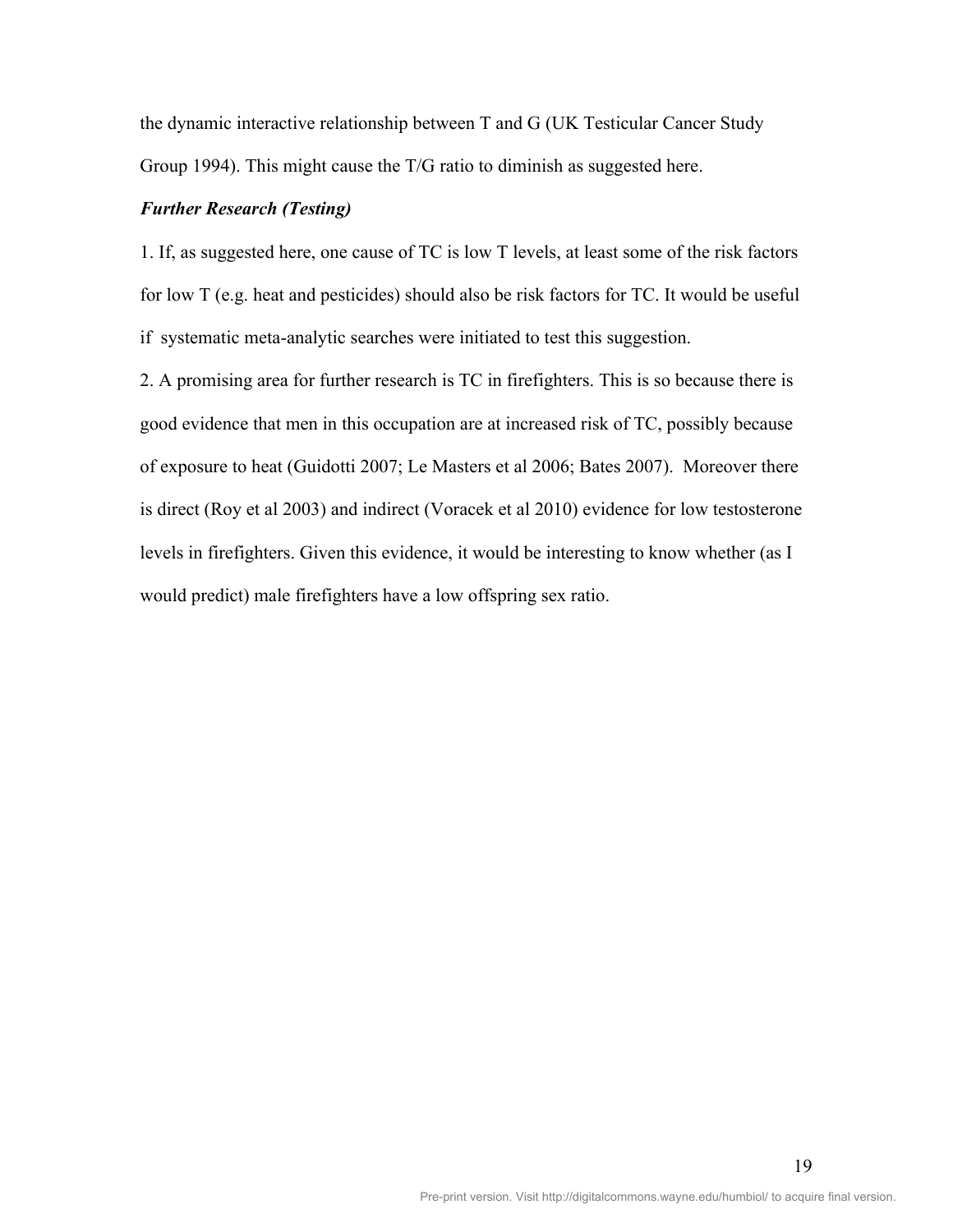#### **8. THE INTERPRETATION OF MANNING'S FINGER LENGTH RATIO 2D:4D**

Manning et al (1998) introduced the ratio  $R = 2D/4D$  where 2D and 4D are the lengths respectively of the index and ring fingers. These authors reported that in men, R correlated negatively with T and positively with gonadotrophin (G) levels. So, in accordance with my hypothesis, I predicted that parents' R values should correlate negatively with their offspring sex ratios (proportions male) (James 2001). This prediction was confirmed in regard to men (Manning et al 2002) and women (Ventura et al 2013). Consistent with the prediction was evidence that within sibships, low (masculinized) R values in younger sibs are associated with high sex ratios in their older sibs (Saino et al 2006).

 It is generally reported that R is sexually dimorphic, being lower, on the average, in men than women. And it is generally agreed that R is at least partially determined by prenatal exposure to T and oestrogen. Correlational studies lead to this conclusion (e.g. Honekopp et al 2007): and so do experimental studies (Zheng & Cohn 2011; Manning 2011). Moreover, individuals' R values generally remain fairly stable through their lives (McIntyre et al 2005; Manning et al 2004; Trivers et al 2006). So it has frequently been inferred that correlations between R and postnatal behaviour or morphology may involve a fetal 'programming' or 'organizing' process. However (though the point sometimes tends to be discounted) there is now increasing evidence that finger length ratios correlate, if perhaps weakly, (as originally reported by Manning et al 1998), with current adult (as well as prenatal) hormone levels. For instance, there have been reports of negative relationships between men's reproductive potential and their R values [Augur  $\&$  Eustache (2011); Coco et al (2011)\*; Garcia-Cruz et al (2012)\*; Manning & Fink (2008); Manning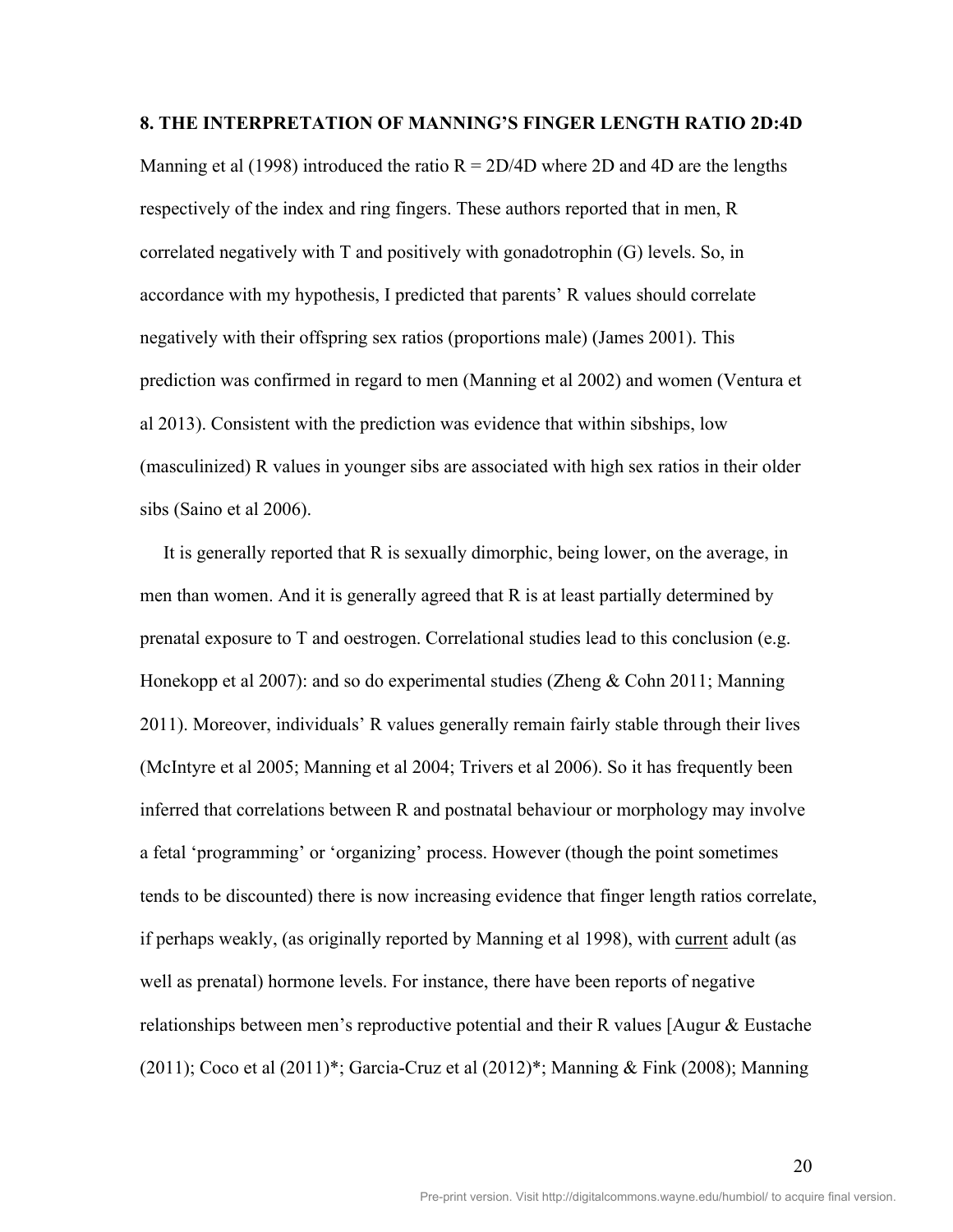et al (2003); Muller et al 2011)\*]. The italicised studies above explicitly reported significant negative correlations between men's R values and T levels.

 I now explain why I think sex ratios may cast light on the interpretation of Manning's R. During the last decade, it has become apparent that  $\overline{\phantom{a}}$  in spite of its appreciable standard error of measurement (Voracek et al 2007)], R (in men and women) correlates negatively, significantly and sometimes substantially, with many forms of athletic and sporting success in men and women. This has been reported in respect of rugby (Bennett et al 2010); athletics (Giffin et al 2012); surfing (Kilduff et al 2011); rowing (Longman et al 2011); skiing (Manning 2002); sprinting (Manning & Hill 2009); endurance running (Manning et al 2007); wrestling (Tamiya et al 2012) and fencing (Voracek et al 2010). Most such reports contain speculation that the relationship is mediated by fetal 'programming' or 'organizing' processes. I wish to question these speculations. The point is that this speculation seems at the expense of the more obvious explanation viz of 'activational' processes. In view of the widespread willingness of professional athletes to engage in steroid hormone abuse (Connor & Mazanov 2009), the potential role of 'activational' processes seems obvious. So advocates of fetal programming as an explanation of the established powerful associations between finger length ratios and sporting prowess should offer data that would exclude activational processes. In this context, further research is needed to test whether (contrary to a rather general assumption) finger length ratios are appreciably affected by postnatal hormone variation.

 My point is strengthened by the (admitted) assumption that the reported relationship between parental R and offspring sex ratio has an activational (and not an organizational)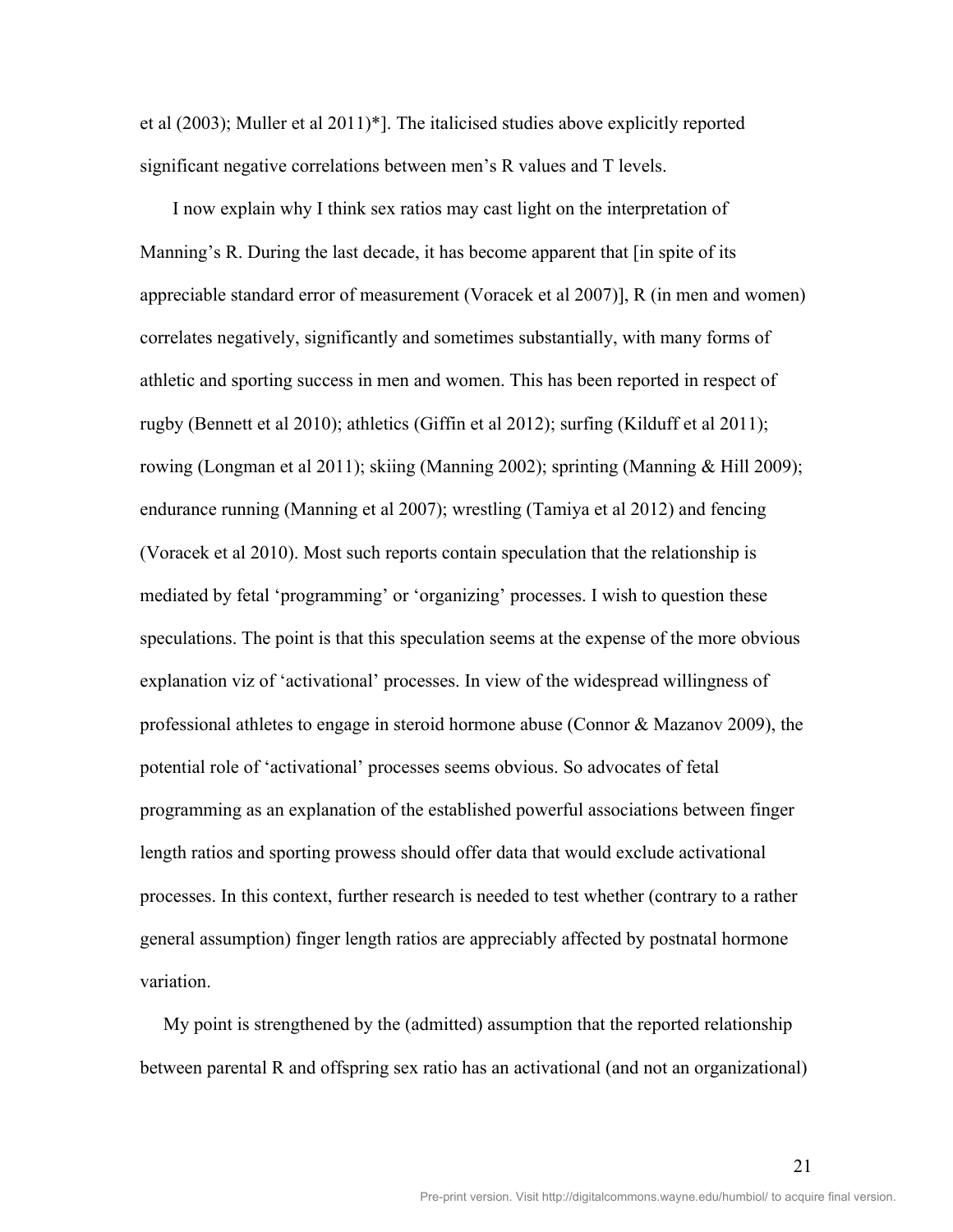explanation. As far as I know, no-one has suggested programming or organizing processes to explain this relationship.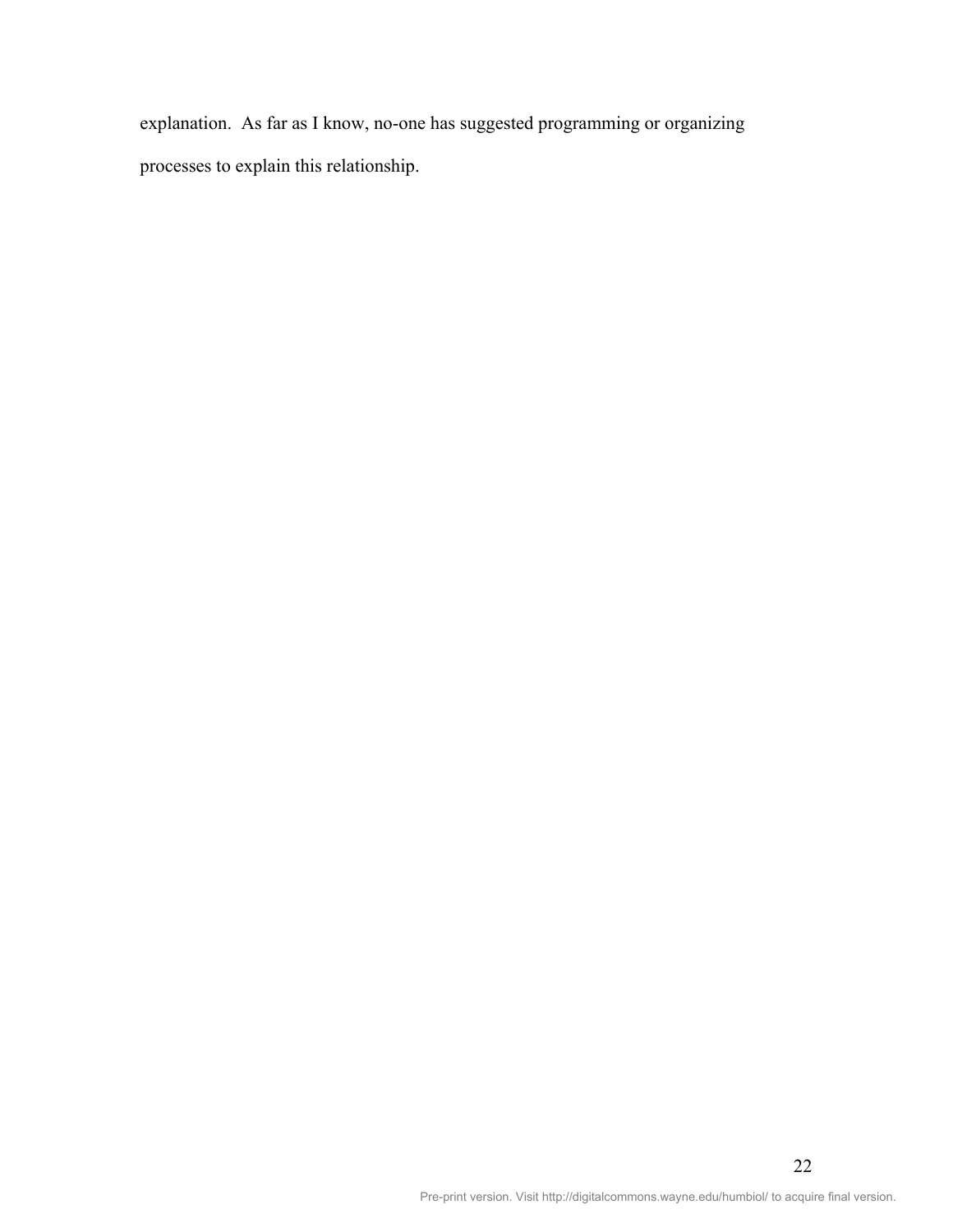#### **9. SEX-BIASED CONGENITAL MALFORMATIONS**

Many forms of congenital malformation show sex ratio biases in one direction or the other. The argument used above in regard to autism has wider applications. If the maternal hormone profiles that cause sex ratio variation were also to cause (at least partially) specified sex-biased congenital malformations, than one would expect that malformed probands themselves would show sex ratio biases, and also that their unaffected sibs would show sex biases in the same direction. Applying this argument to published family data, I have found sib sex ratios to justify proposing that maternal intrauterine hormones are partially responsible for polydactyly (James 1998), transposition of the great arteries (James 1999), oral clefts (James 2000) and pyloric stenosis (James 2004 b). An attractive feature of such reasoning is that explains not only the sex bias of the probands themselves but the (otherwise unexplained) biases of the sex ratios of their sibs.

#### *Further Research (Testing)*

Here again, relevant data must exist in registries worldwide. Do these further data confirm that there are excesses of brothers among the unaffected sibs of probands with polydactyly, transposition of the great arteries, cleft lip, and pyloric stenosis? And an excess of sisters among the sibs of probands with cleft palate only? If so, that would add to the evidence that the causes of these malformations include maternal hormone profiles .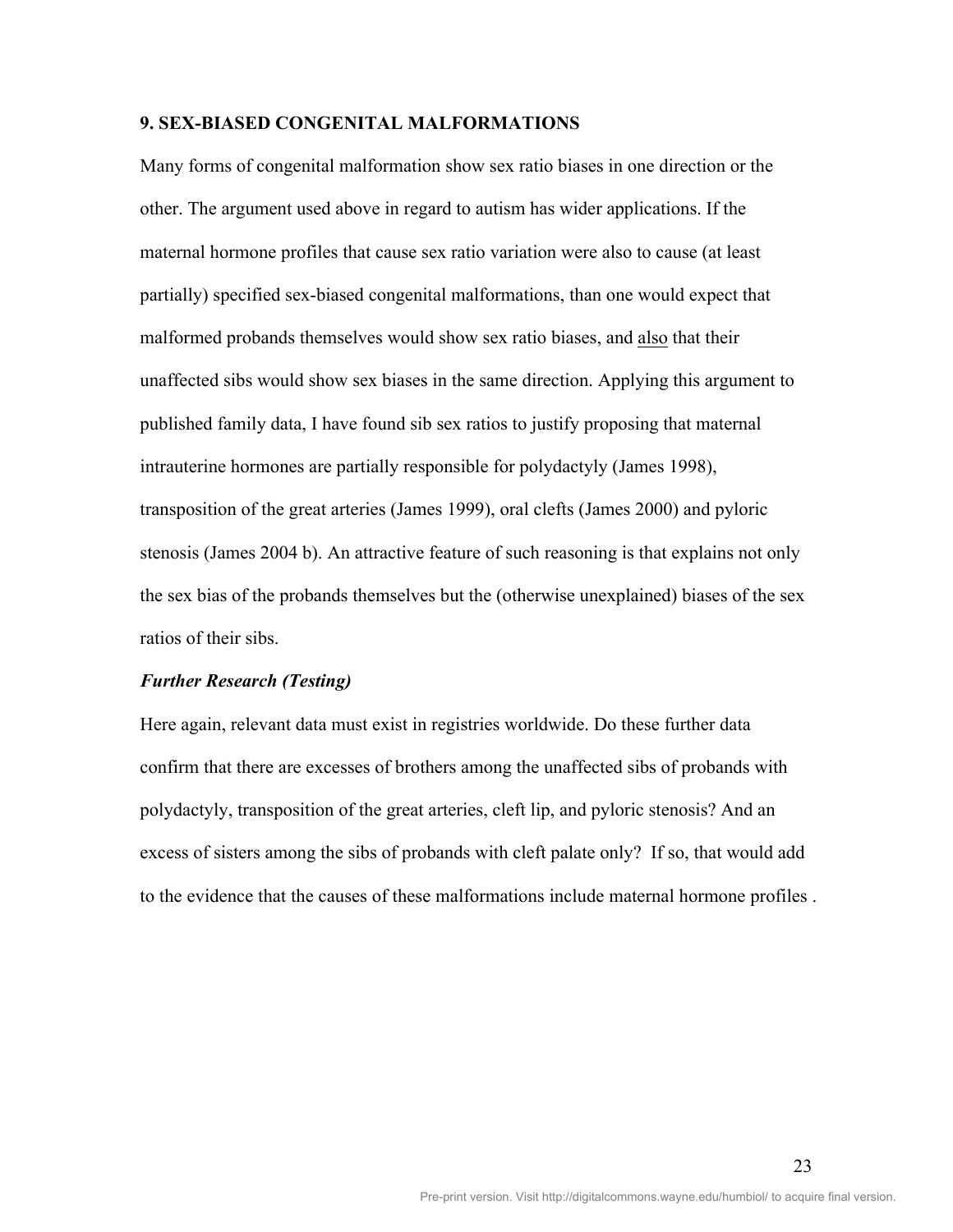# **10. OBSTETRIC PATHOLOGIES**

I have invoked the same argument in relation to obstetric pathologies. It is well established that there are excesses of sons born to women with placenta previa, abruptio placenta, fatty liver of pregnancy and pre-eclampsia : and excesses of daughters born to women with ectopic pregnancy, placenta accreta and hyperemesis gravidarum. In all these cases, it is not thought that the sex of the foetus causes the pathology. So I suggested that the hormone levels which initially were associated with the offspring sex persisted through the pregnancy and were then also responsible for the disorder (James 1995). Recent evidence strongly supports this interpretation in respect of hyperemesis gravidarum (Seow et al 2013). These authors administered hCG to ovariectomized rats : this inhibited gastric emptying. I suggest, in conformity with my hypothesis, that a high maternal hCG level was also responsible for the excess of female offspring associated with this pathology.

#### *Further Research (Testing)*

This line of reasoning could be tested by examining the sex ratios of the sibs of probands. If they are biased in the same direction as those of the probands themselves, that would confirm that maternal hormones are a cause of each of these disorders.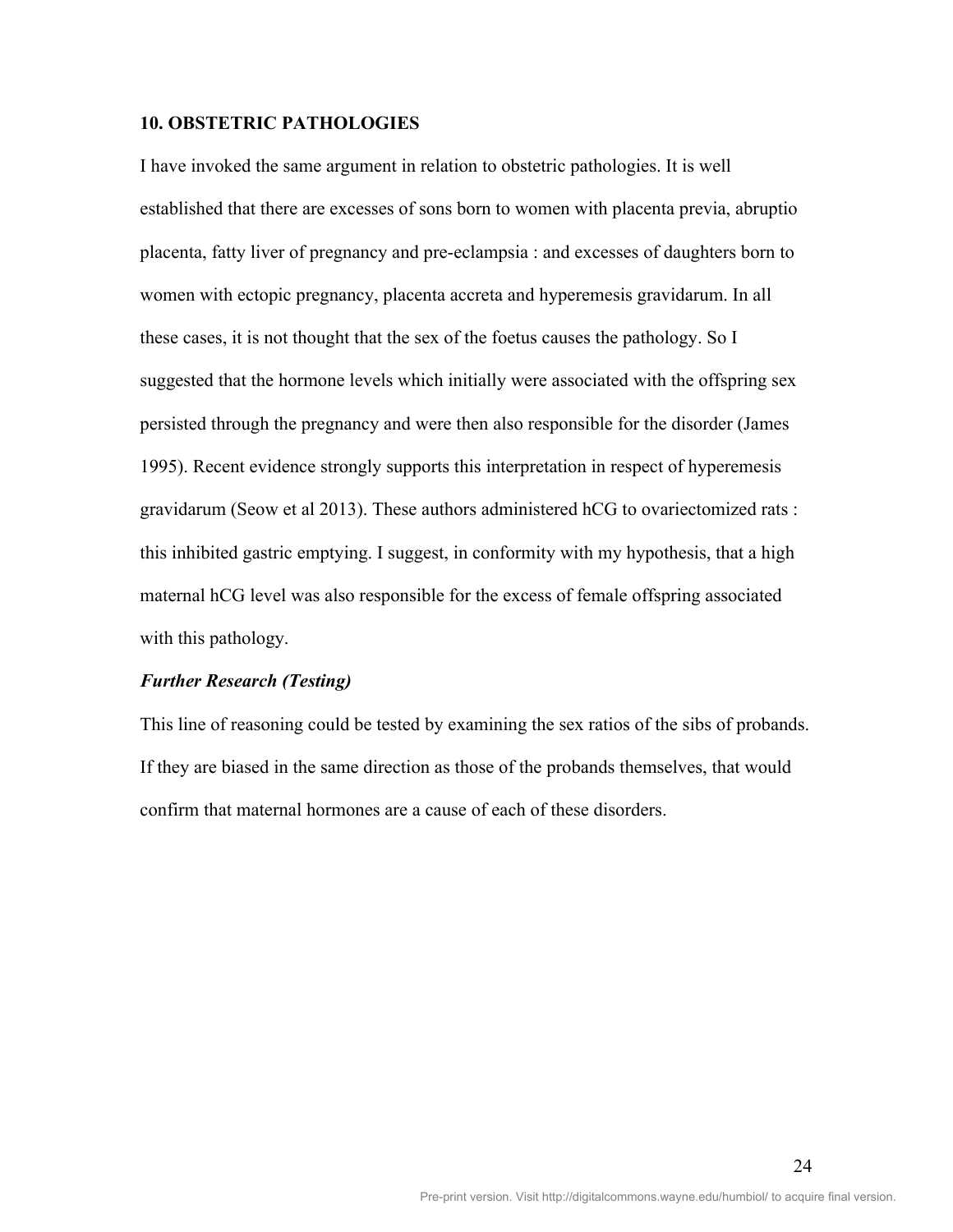#### **11. ANOTHER RESEARCH APPROACH : BAYESIAN NETWORKS**

I cited evidence for the hypothesis that the sex ratio of offspring is associated with time of insemination within the fruitful cycle (James 1971). The evidence suggested that p (the probability of a male birth) varies with time of insemination within the cycle, the regression perhaps being U-shaped. In other words, *ex hypothesi,* conceptions following inseminations in the middle of the fertile interval are more likely to be of girls ; and conceptions following insemination at either end of the fertile interval are more likely to be of boys. The evidence for this proposition was strengthened in a brief meta-analysis (James 2000 b). But though the Mantel-Haenszel test statistic in the latter paper was significant at the 0.005 level, the idea has never achieved wide acceptance. However, this notion that timing of insemination influences offspring sex would support (and derive support from) my hormonal hypothesis. This is so because the notion is consistent with the luteal hormone surge in the middle of the cycle.

 Data reliably relating offspring sex to the time of insemination within the fruitful cycle are understandably rare and only published very occasionally. But the matter may be pursued indirectly by simultaneously considering a set of propositions that are related to it. If a proposition under discussion is related (mathematically, logically or factually) to one or more propositions with assignable likelihoods, then using Bayesian network theory, one may provide grounds for reassessing the likelihood of the given proposition.

 I suggested (James 2008 c, 2009 a,b) that such a set of propositions would include : Proposition 1. There is a U-shaped regression of offspring sex ratio (proportion male at birth) on time of insemination within the fruitful human menstrual cycle, Proposition 2. There is a U-shaped regression of sex ratio on duration of gestation,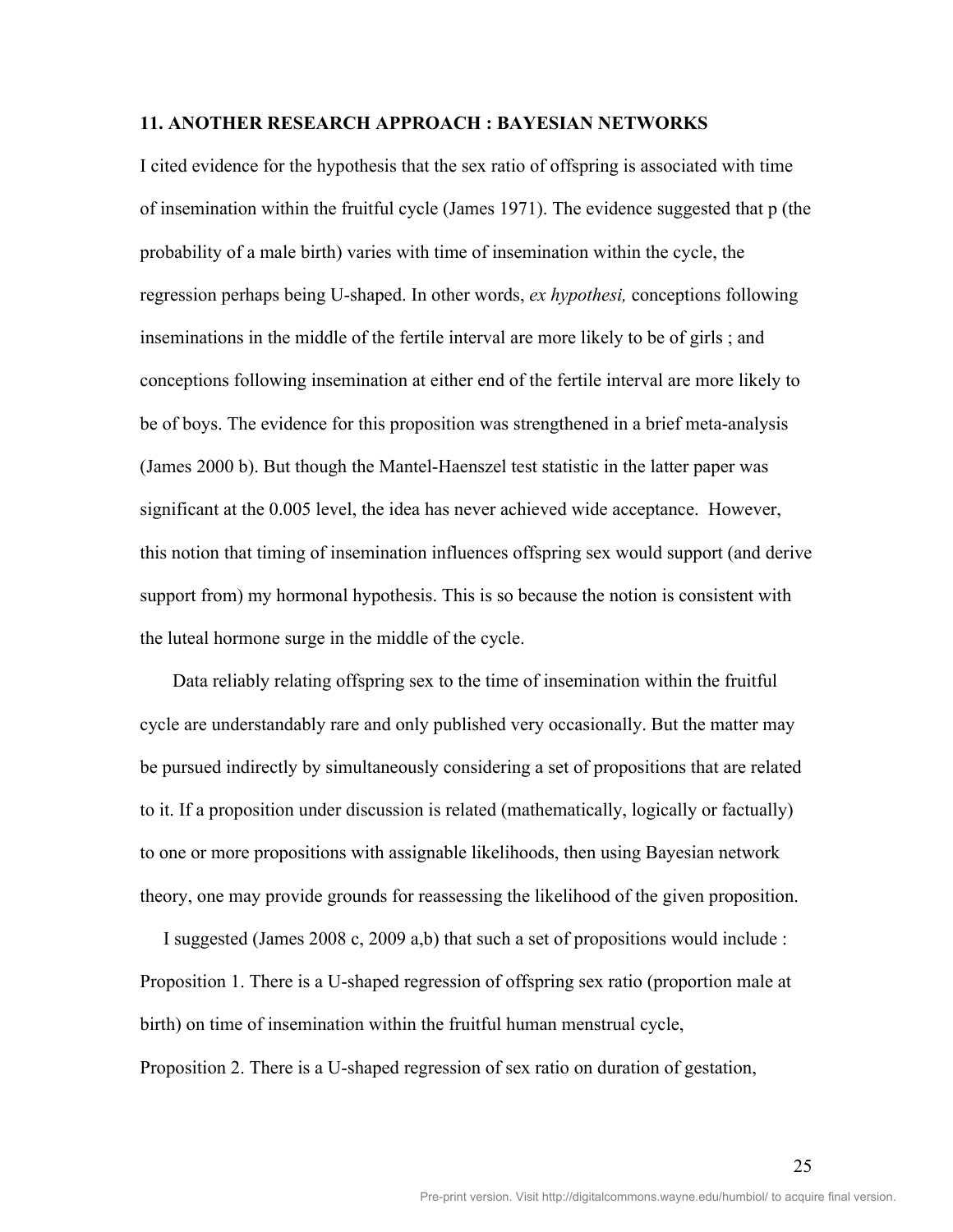Proposition 3. Sex ratio varies positively with coital rate at the time of conception, Proposition 4. Sex ratio declines with duration of time taken to achieve conception in a period of risk (viz in the absence of birth limitation),

Proposition 5. The sex ratio at birth was high in all the major combatant countries during and just after World Wars 1 and 2, and

Proposition 6. The variances of the distributions of the combinations of the sexes within mammalian litters are sub-binomial.

#### *Comments on the Propositions*

#### *a. The Empirical Evidence*

The extent of direct accepted empirical evidence for these propositions varies very substantially. It is overwhelming in respect of Propositions 2, 5 and 6. It is weak (in spite of the 0.005 level of the cited Mantel-Haenszel statistic) in respect of Proposition 1, and weak in regard to Proposition 3 (though evidence is strong in regard to other mammals). Proposition 4 is controversial, but I have suggested that the human evidence in its favour is very much stronger than that which has been deployed against it (James 2012 b).

# *b. The Logical Relationships*

**1**. If Proposition 1 were true in regard to polytocous species, Proposition 6 would necessarily follow as a consequence of the sub-binomial variance of Poisson binomials (e.g. Weatherburn 1949 or Feller 1964). It is worth pointing out that this topic requires some dedication on the part of the student : examples of sub-binomial variance are extremely rare in Nature (Gini 1951), so its mathematical description is an arcane topic. However, I know no other explanation of Proposition 6.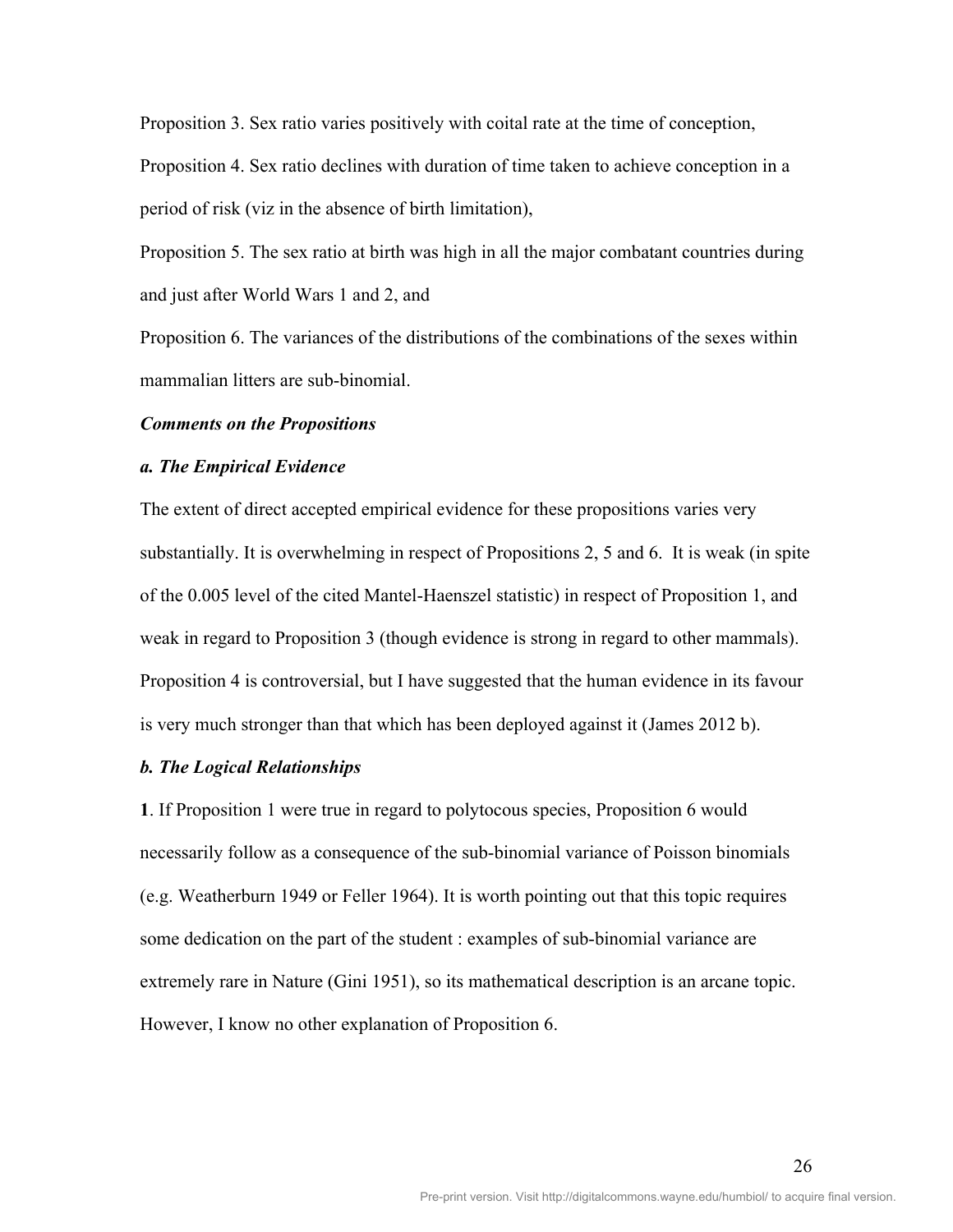**2**. Proposition 2 is undoubtedly true, but no explanation for it has been established. However, using a simple mathematical model with plausible assumptions, I have shown that Proposition 2 is compatible with Proposition 1. The suggestion is that the U-shaped regression of p on cycle day of insemination is responsible for the similar (but much damped) regression 9 months later, of sex ratio on duration of gestation (James 1994).

**3.** The expected time of conception within the cycle may be shown to be (weakly) mathematically dependent on coital rate (e.g. Roberts 1978). So if Proposition 1 were true, Proposition 3 would be bound to be true. Strong direct evidence that parental coital rate is associated with offspring sex ratio has been cited in other mammalian species (horse, rabbit, rat, mouse, seal) (James 1996; 2004 a,c). So a relationship between coital rate and offspring sex ratio may be presumed to exist in the human being (even though it may be weak, difficult to detect and of no clinical significance).

**4.** The reported sex ratios relating to the two World Wars are extraordinary. During and just after both wars, sex ratios reportedly rose in almost all combatant countries, but not in the non-combatant countries. The rises were significant and substantial, and were unparalleled in previous and subsequent conflicts (James 2009 a). In that paper, I attributed the rises to high coital rates in couples of whom the man was a member of the armed services. The idea has never achieved widespread acceptance, though it was originally propounded independently by the distinguished epidemiologist McKeown (1956-57). To identify the causes of the rises in sex ratio associated with these two wars, it is necessary to specify how they differed from all other conflicts. The salient point, I suggest, is that prior to deployment in World Wars 1 and 2, men were granted a brief home leave. Crucially to the present argument, the duration of that leave typically did not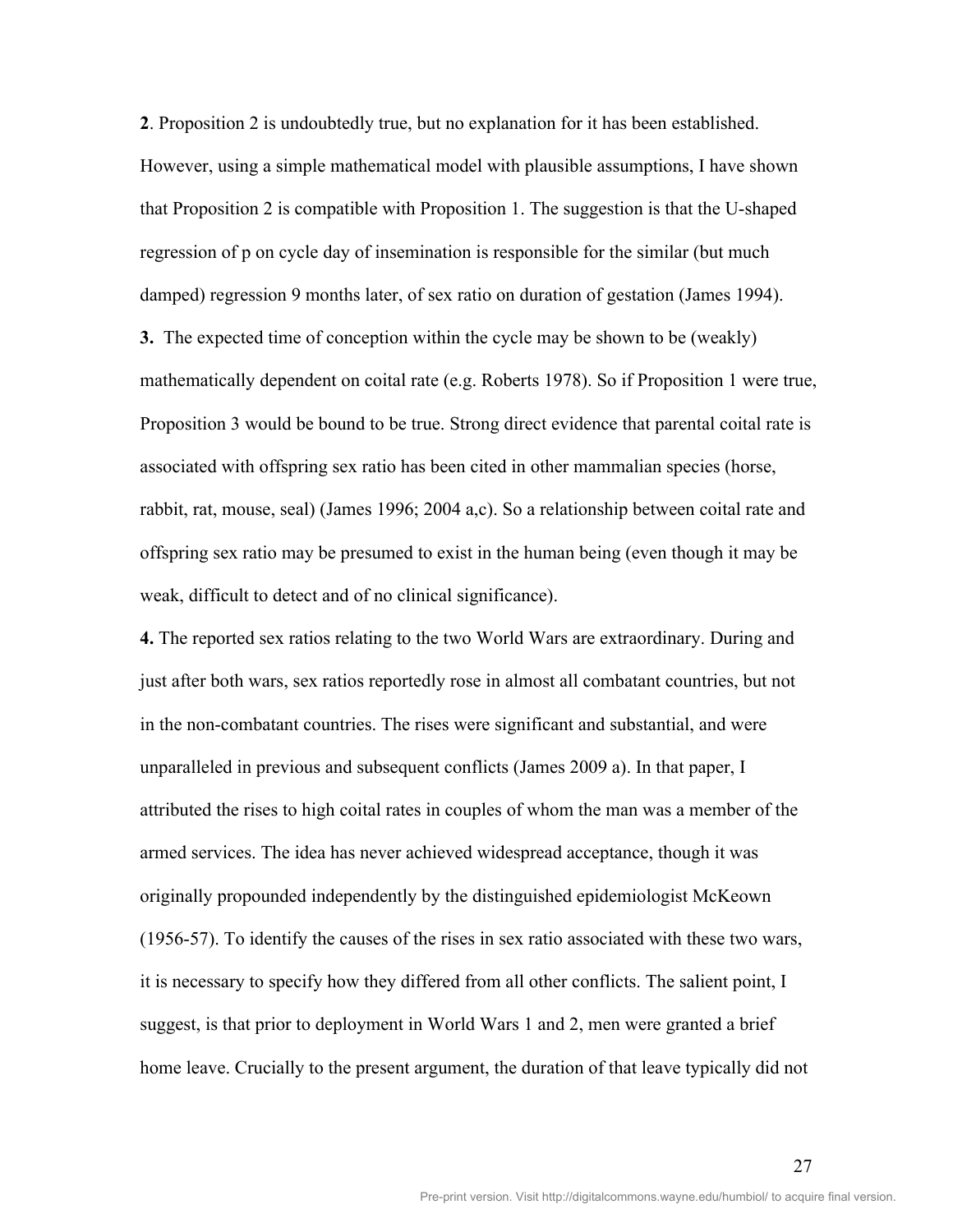exceed one menstrual cycle. So the partners of servicemen conceived in that cycle – or not at all. In other words, there was a selection during those wars for fecundability. It is known that one powerful component of fecundability is coital rate (Potter & Millman 1986). Hence partners of servicemen who conceived during a wartime leave may be assumed to have done so following a mean coital rate that was rather higher than that of control women. So I suggest that the high sex ratios were a consequence of the high coital rates. I know no alternative explanation. The task of explaining these wartime rises in sex ratio seems pressing in view of the recent success in establishing the (countervailing) Catalano Phenomenon.

 The intention is to test whether the likelihoods of all three uncertain propositions above may be simultaneously changed by the methods of Bayesian network theory. So I hope those with expertise in this technique may try using it on the above propositions.

#### **Acknowledgments**

I am very grateful to Professor Robert Trivers (Rutgers University) for encouragement. I am grateful too to an anonymous reviewer for drawing my attention to a number of points requiring clarification.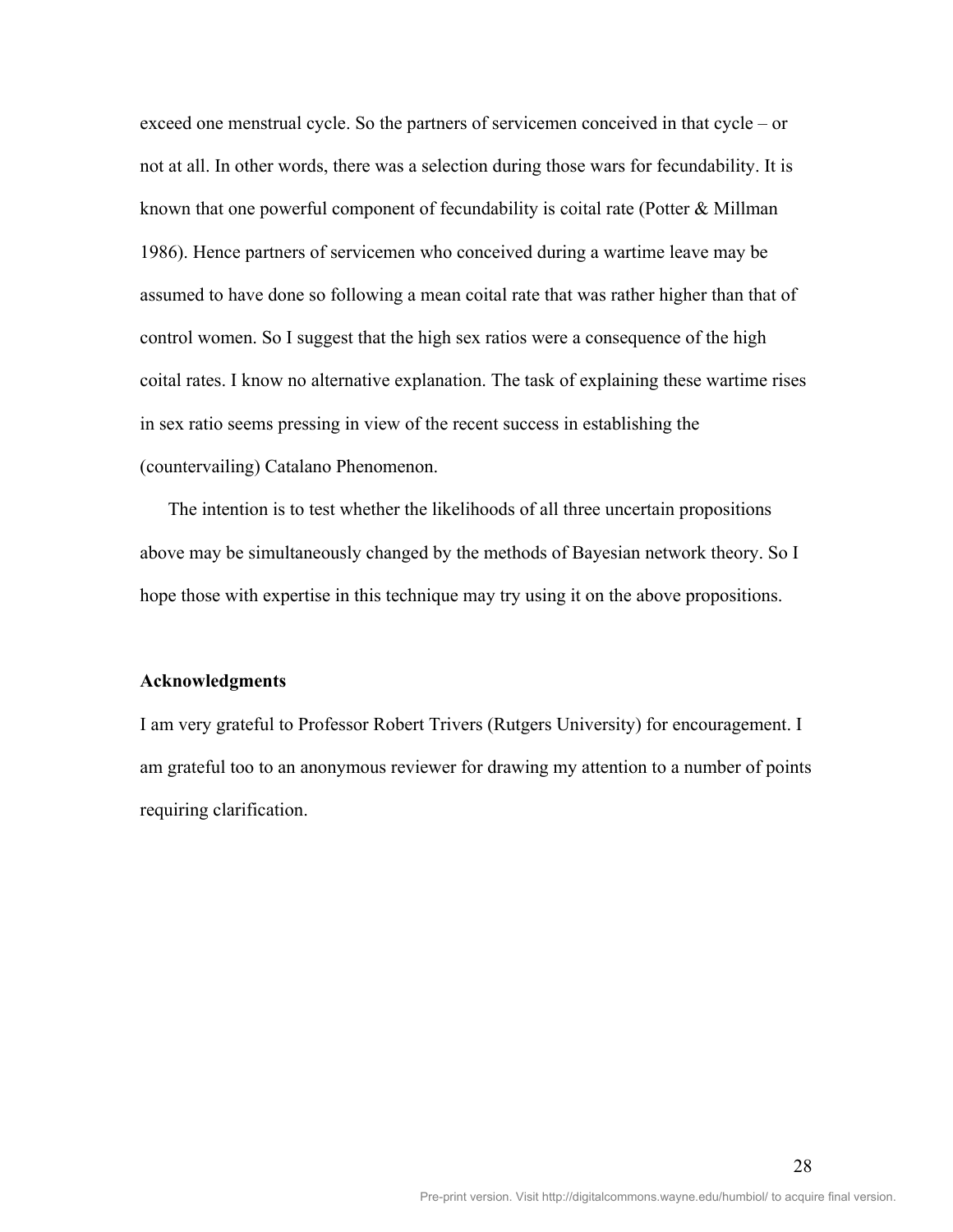#### **Literature Cited**

Apter, D., Vihko, R. 1990. Endocrine determinants of fertility: serum androgen concentrations during follow-up of adolescents into the third decade of life. J. Clin. Endocrinol. Metab. **71,** 970-974

Arai, M., Togo, S., Kanda, T., Fujiwara, K., Imazeki, F., Yokosuka, O. 2012.

Quantification of hepatitis B surface antigen can help predict spontaneous hepatitis B surface antigen seroclearance. Eur. J. Gastroenterol. Hepatol. **24,** 414-418

Aspinall, E.J., Hawkins, G., Fraser, A. et al. 2011. Hepatitis B prevention, diagnosis, treatment and care : a review. Occup. Med. **61,** 531-540

Augur, J, Eustache, F. 2011. Second to fourth digit ratios, male genital development and reproductive health : a clinical study among fertile men and testicular cancer patients. Int. J. Androl. **34,** e49-e58

Baker, J.A., Buck, G.M., Vena, J.R., Moysich, K.B. 2005. Fertility patterns prior to testicular cancer diagnosis. Cancer Causes Control **16,** 295-299

Baron-Cohen, S. 2002. The extreme male brain theory of autism. Trends Cogn. Sci. **6,**  248-254

Baron-Cohen, S., Lombardo, M.V., Auyeung, B., Ashwin, E., Chakrabarti, B.,

Knickmeyer, R. 2011. Why are autism spectrum conditions more prevalent in males?

PLOS BIOLOGY 9, issue 6, article e1001081

Bates, M.N. 2007. Registry-based case-control study of cancer in California firefighters.

Am. J. Ind. Med. **50,** 339-344

Beaudet, A.L. 2012. Preventable forms of autism? Science **338,** 342-343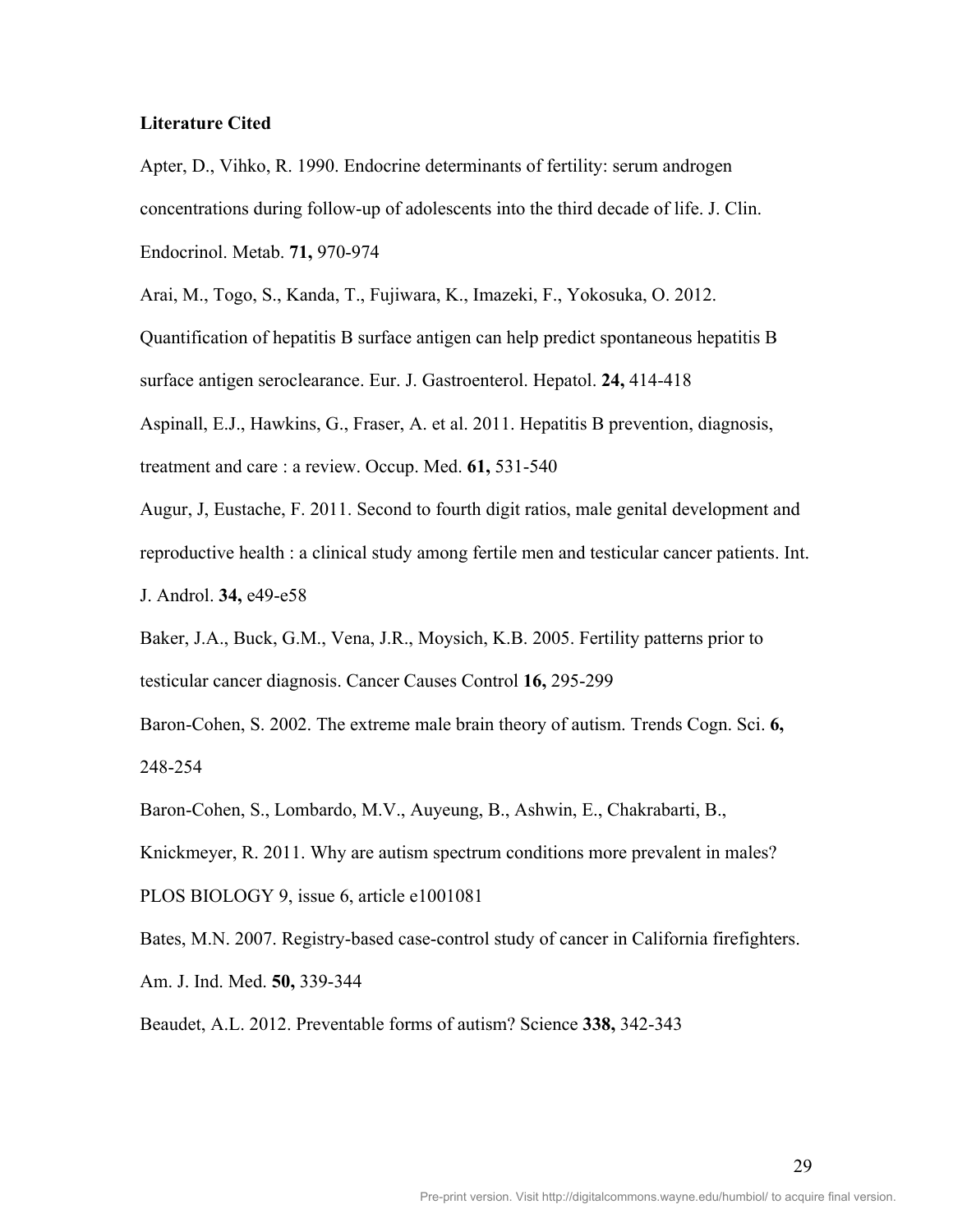Bennett, M., Manning, J.T., Cook, C.J., Kilduff, L.P. 2010. Digit ratio (2D:4D) and performance in elite rugby players. J. Sports Med. **28**, 1415-1421

Blumberg, B.S. 2006. The curiosities of hepatitis B virus : prevention, sex ratio and demography. Proc. Am. Thoracic Soc. **3**, 14-20

Catalano, R.., Ahern, J., Bruckner, T., Anderson, E., Saxton, K., 2009. Gender specific selection *in utero* among contemporary human birth cohorts. Paed. Peri. Epidemiol. **23,**  273-278

Catalano, R., Bruckner, T. 2006. Secondary sex ratios and male lifespan : damaged or culled cohorts. Proc. Nat. Acad. Sci. USA **103,** 1639-1643

Catalano, R., Margerison-Zilko, C., Goldman-Mellor, S., Pearl, M., Anderson, E., Saxton,

K. 2012. Natural selection *in utero* induced by mass layoffs : the hCG evidence.

Evolutionary Applications **5,** 796-805

Chahnazarian, A., Blumberg, B.S., London, W.T. 1988. Hepatitis B and the sex ratio at birth : a comparative analysis of four populations. J. Biosoc. Sci. **20**, 357-370

Coco, M., Perciavalle, V., Maci, T., Nicoletti, F., Di Corrado, D., Perciavalle, V. 2011.

The second to fourth digit ratio correlates with the rate of academic performance in

medical school students. Mol. Med. Report **4,** 471-476

Connor, J.M., Mazanov, J. 2009. Would you dope? A general population test of the Goldman dilemma. Br. J Sports Med. **43,** 871-872

Doria-Rose, V.P., Biggs, M.L., Weiss, N.S. 2005. Subfertility and the risk of testicular germ cell tumors (United States). Cancer Causes Control **16,** 651-656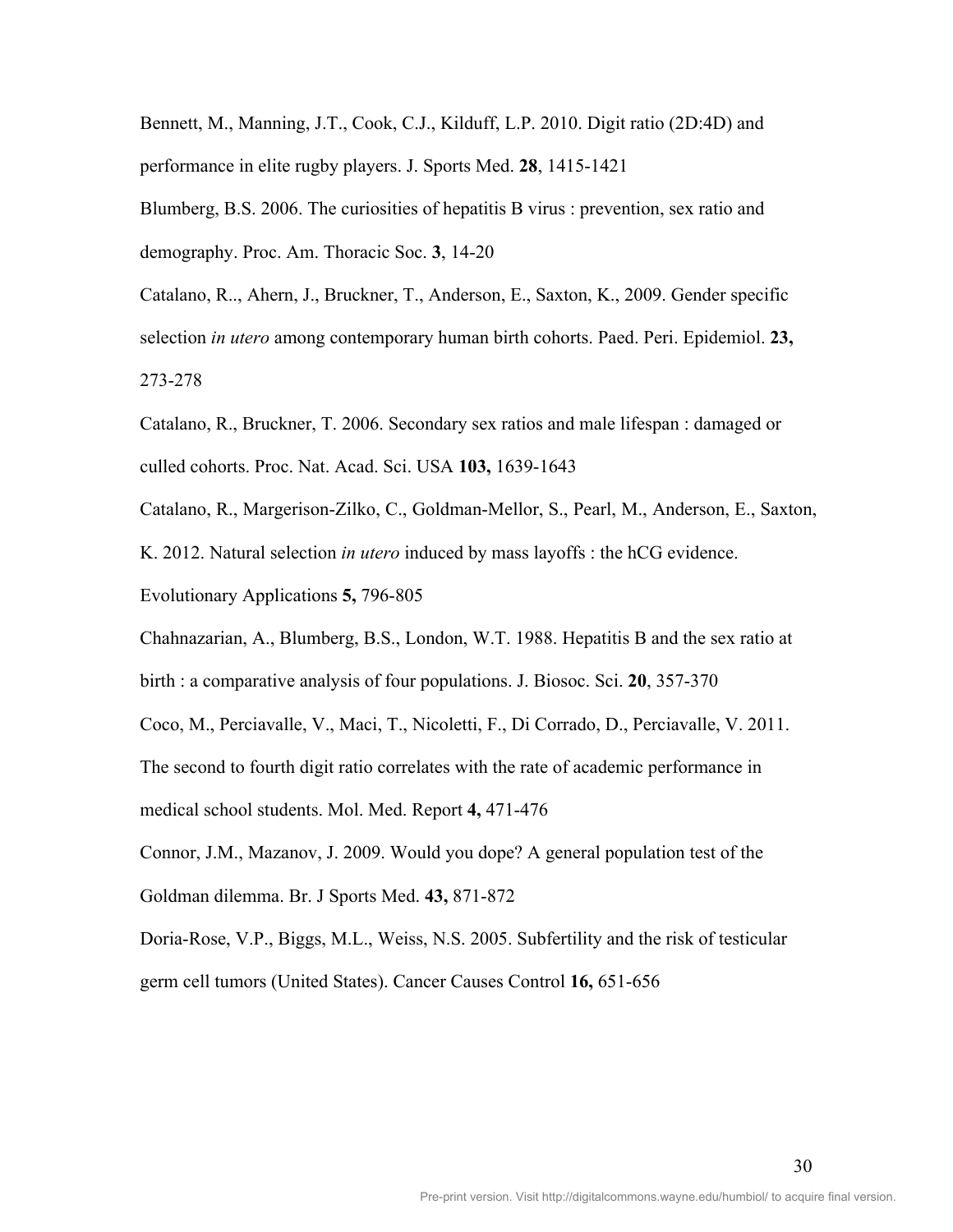Ellis, L. 1986. Evidence of neuroandrogenic etiology of sex roles from a combined analysis of human, non-human primate and nonprimate mammalian studies. Pers. Indiv. Diffs. **7,** 519-552

Feller, W. 1964. *An Introduction to Probability Theory and its Applications.* Second Edition, Vol 1. John Wiley & Sons, New York.

Flegr, J. 2007. Effects of *Toxoplasma* on human behaviour. Schiz. Bull. **33,** 757-760

Flegr, J., Hrda, S., Kodym, P. 2005 b. Influence of latent 'asymptomatic' toxoplasmosis on body weight of pregnant women. Folia Parasitol. **52,** 199-204

Flegr, J., Hruskova, M., Hodny, Z., Novotna, M., Hanusova, J. 2005 a. Body height, body mass index, waist-hip ratio, fluctuating asymmetry and second to fourth digit ratio in subjects with latent toxoplasmosis. Parasitology **130,** 621-628

Flegr, J., Lindova, J., Pivonkova, V., Havlicek, J. 2008. Latent toxoplasmosis and salivary testosterone concentrations: important confounding factors in second to fourth digit ratios. Am. J. Phys. Anthropol. **137,** 479-489

Flegr, J., Striz, I. 2011. Potential immunomodulatory effects of latent toxoplasmosis in humans. BMC Infectious Diseases **11,** article 274

Fossa, S.D., Kravdal, O. 2000. Fertility in Norwegian testicular cancer patients. Br. J. Cancer **82,** 737-741

Garcia-Cruz, E., Huguet, J., Piqueras, M., Ribal, M.J., Alcaraz, A. 2012. Second to fourth digit ratio, adult testosterone level and testosterone deficiency. B.J.U.I. **109,** 266-271 Giffin, N.A., Kennedy, R.M., Jones, M.E., Barber, C.A. 2012. Varsity athletes have lower 2D:4D ratios than other university students. J. Sports Med. **30,** 135-138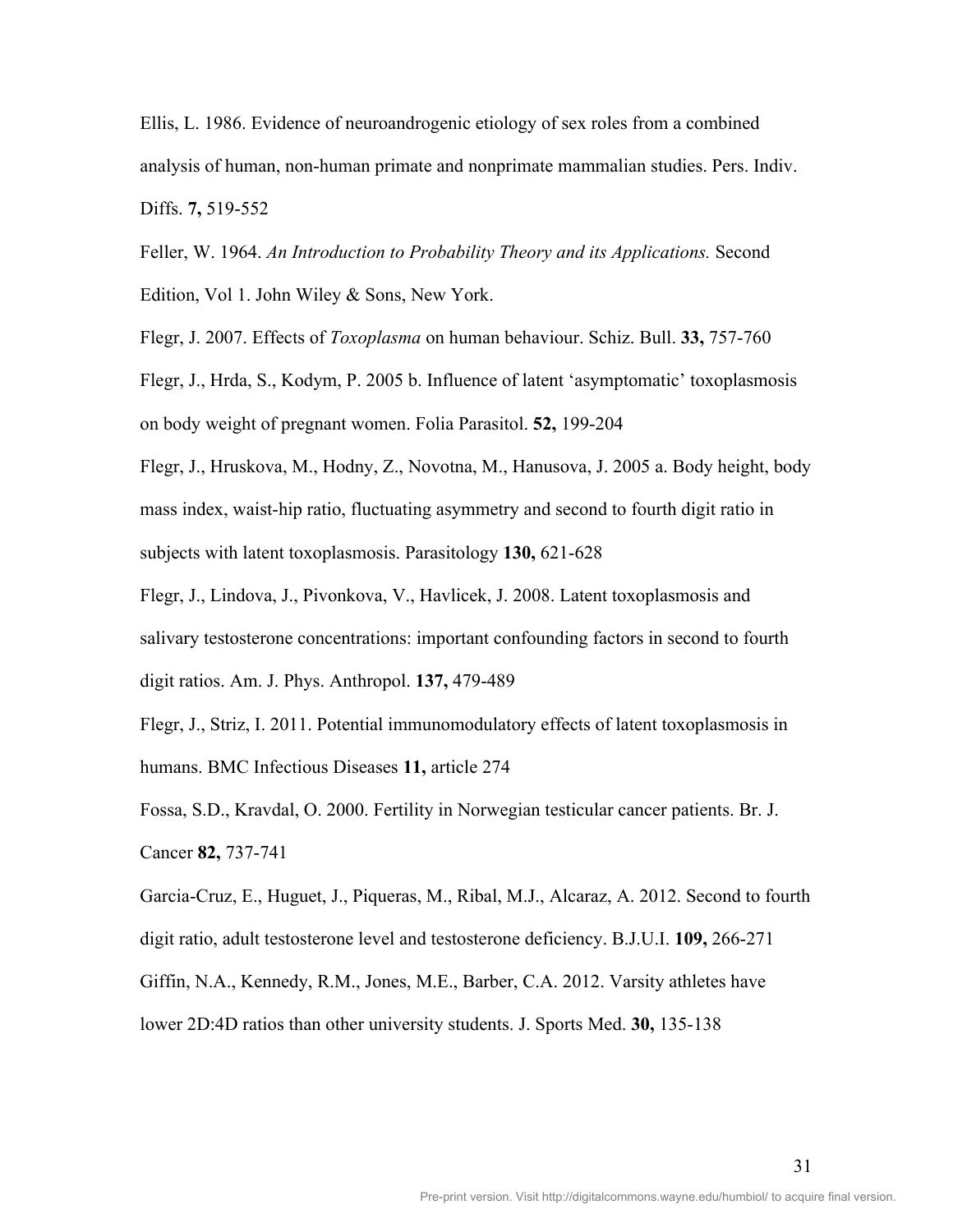Gini, C. 1951. Combinations and sequences of sexes in human families and mammal litters. Acta Genet. Stat. Med. **2,** 220-244

Guidotti, T.L. 2007. Evaluating causality for occupational cancers. Occup. Med. (Lond.) **57,** 466-471

Gundy, S., Babosa, M., Baki, M., Bodrigi, I. 2004. Increased predisposition to cancer in brothers and offspring of testicular tumor patients. Path. Onc. Res. **10,** 197-203

Hemminki, K., Jiang, Y. 2002. Life style and cancer : effect of divorce. Int. J. Cancer **98,**  316-319

Hodkova, H., Kolbekova, P., Skallova, A., Lindova, J., Flegr, J. 2007. Higher perceived dominance in *Toxoplasma-*infected men : new evidence for role of increased testosterone in toxoplasmosis-associated changes in human behaviour. Neuroendocrinol. Lett. **28,**  110-114

Honekopp, J., Bartholdt, L., Beier, L., Liebert, A. 2007. Second to fourth digit length ratio (2D:4D) and adult sex hormone levels: new data and meta-analytic review. Psychoneuroendocrinology **32,** 313-321

Hotalling, J.M., Walsh, T.J. 2009. Male infertility: a risk factor for testicular cancer. Nat. Rev. Urol. **6,** 550-556

Jacobsen, R., Bostofte, E., Engholm, G. et al. 2000. Fertility and offspring sex ratio of men who develop testicular cancer. Hum. Reprod. **15,** 1958-1961

James, W.H. 1971. Cycle day of insemination, coital rate and sex ratio. Lancet **i,** 112-114 James, W.H. 1987 a. The human sex ratio. Part 1 : A review of the literature. Hum. Biol. **59,** 721-752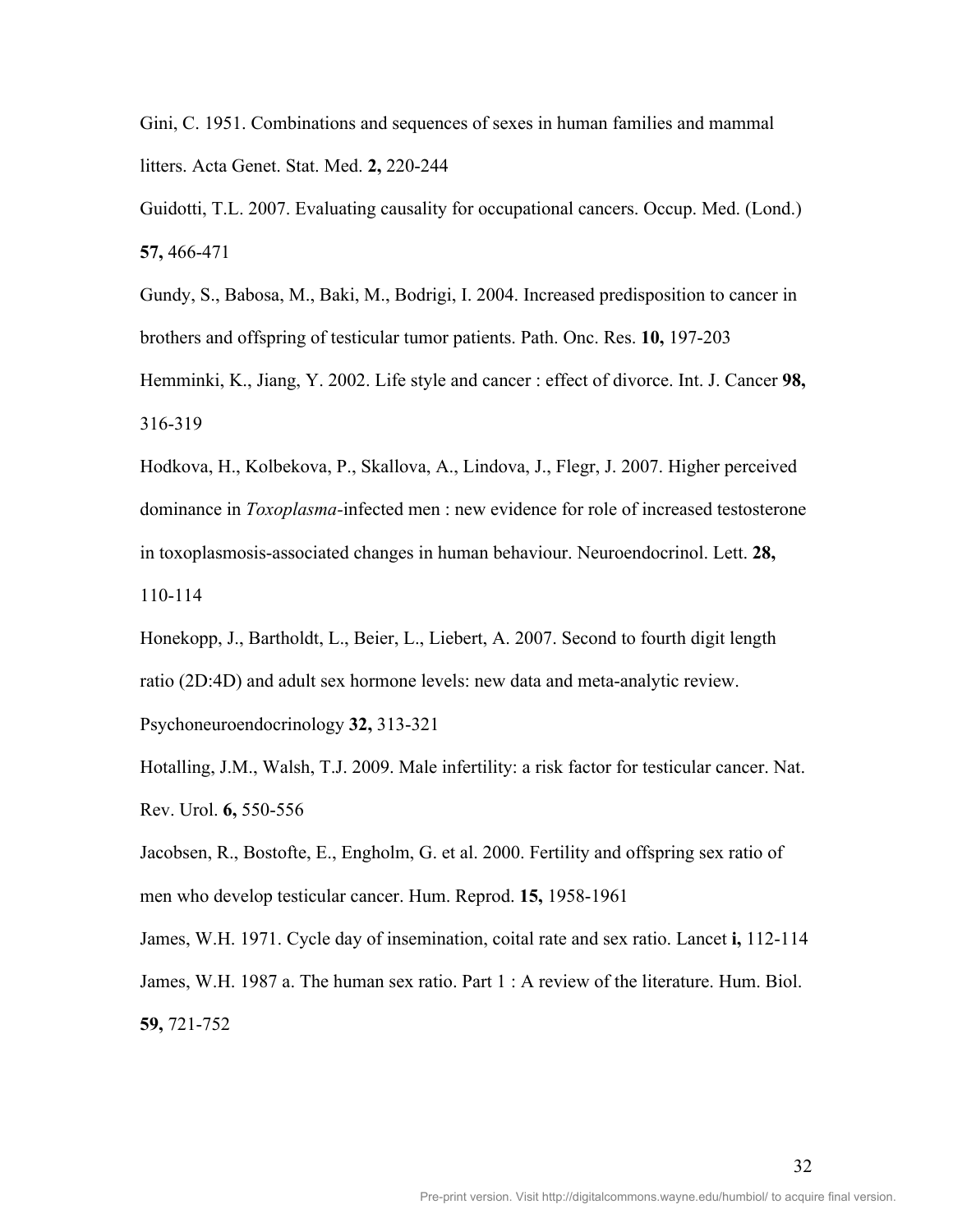James, W.H. 1987 b. The human sex ratio. Part 2 : A hypothesis and a program of research. Hum. Biol. **59,** 873-900

James, W.H. 1994. Cycle day of insemination, sex ratio of offspring and duration of gestation. Ann. Hum. Biol. **21,** 263-266

James, W.H. 1995. Sex ratios of offspring and the causes of placental pathology. Hum. Reprod. **10,** 383-394

James, W.H. 1996. Evidence that mammalian sex ratios at birth are partially controlled by parental hormone levels at the time of conception. J. Theor. Biol. **180,** 271-286

James, W.H. 1998. Hypothesis : one cause of polydactyly. J. Theor. Biol. **192,** 1-2

James, W.H. 1999. Is transposition of the great arteries a consequence of maternal

hormone imbalance? Evidence from the sex ratios of the relatives of probands. J. Theor.

Biol. **198,** 301-303

James, W.H. 2000 a. Are oral clefts a consequence of maternal hormone imbalance? Evidence from the sex ratios of sibs of probands. Teratology **62,** 342-345

James, W.H. 2000 b. Analysing data on the sex ratio of human births by cycle day of conception. Hum. Reprod. **15,** 1206-1207

James, W.H. 2001. Finger length ratios, sexual orientation and offspring sex ratios. J. Theor. Biol. **212,** 273-274

James, W.H. 2004 a. Further evidence that mammalian sex ratios at birth are partially controlled by parental hormones around the time of conception. Hum. Reprod. **19,** 1250- 1256

James, W.H. 2004 b. A possible cause of pyloric stenosis. Birth Defects Res. 'A' Clin. Molec. Teratol. **70,** 37-39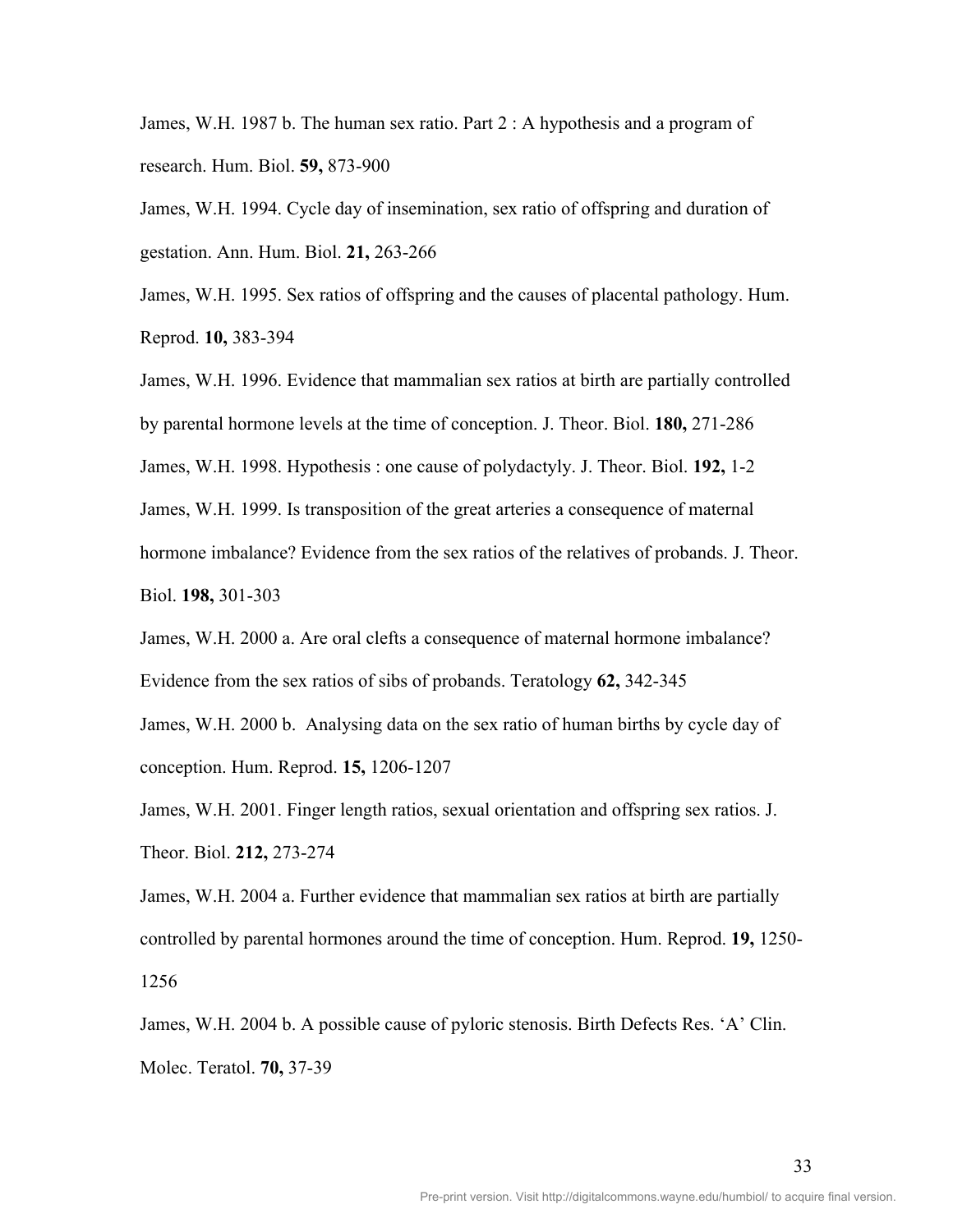James, W.H. 2004 c. A further note on the sex ratios of births conceived during wartime. Hum. Reprod. **19,** 1495

James, W.H. 2006 a. Are there pre-conceptual determinants of mammalian sex? A response to Boklage (2005). Hum. Reprod. **21,** 2486-2490

James, W.H. 2006 b. Possible constraints on adaptive variation in sex ratio at birth in humans and other primates. J. Theor. Biol. **238,** 383-394

James, W.H. 2008 a. Evidence that mammalian sex ratios at birth are partially controlled by parental hormone levels around the time of conception. J. Endocrinol. **198,** 3-15 James, W.H. 2008 b. Further evidence that some male-based neurodevelopmental disorders are associated with high intrauterine testosterone concentrations. Dev. Med. Chil Neurol. **50,** 15-18

James, W.H. 2008 c. The variations of human sex ratio at birth with time of conception within the cycle, coital rate around the time of conception, duration of time taken to achieve conception, and duration of gestation : a synthesis. J. Theor. Biol. **255,** 199-204 James, W.H. 2009 a. The variations of human sex ratio at birth during and after wars, and their potential explanations. J. Theor. Biol. **257,** 116-123

James, W.H. 2009 b. The variances of the distributions of the combinations of the sexes within mammalian litters: notes to mark the centenary of the problem. J. Theor. Biol. **259,**  264-268

James, W.H. 2010 a. Potential solutions to problems posed by the offspring sex ratios of people with parasitic and viral infections. Folia Parasitol. **57,** 114-120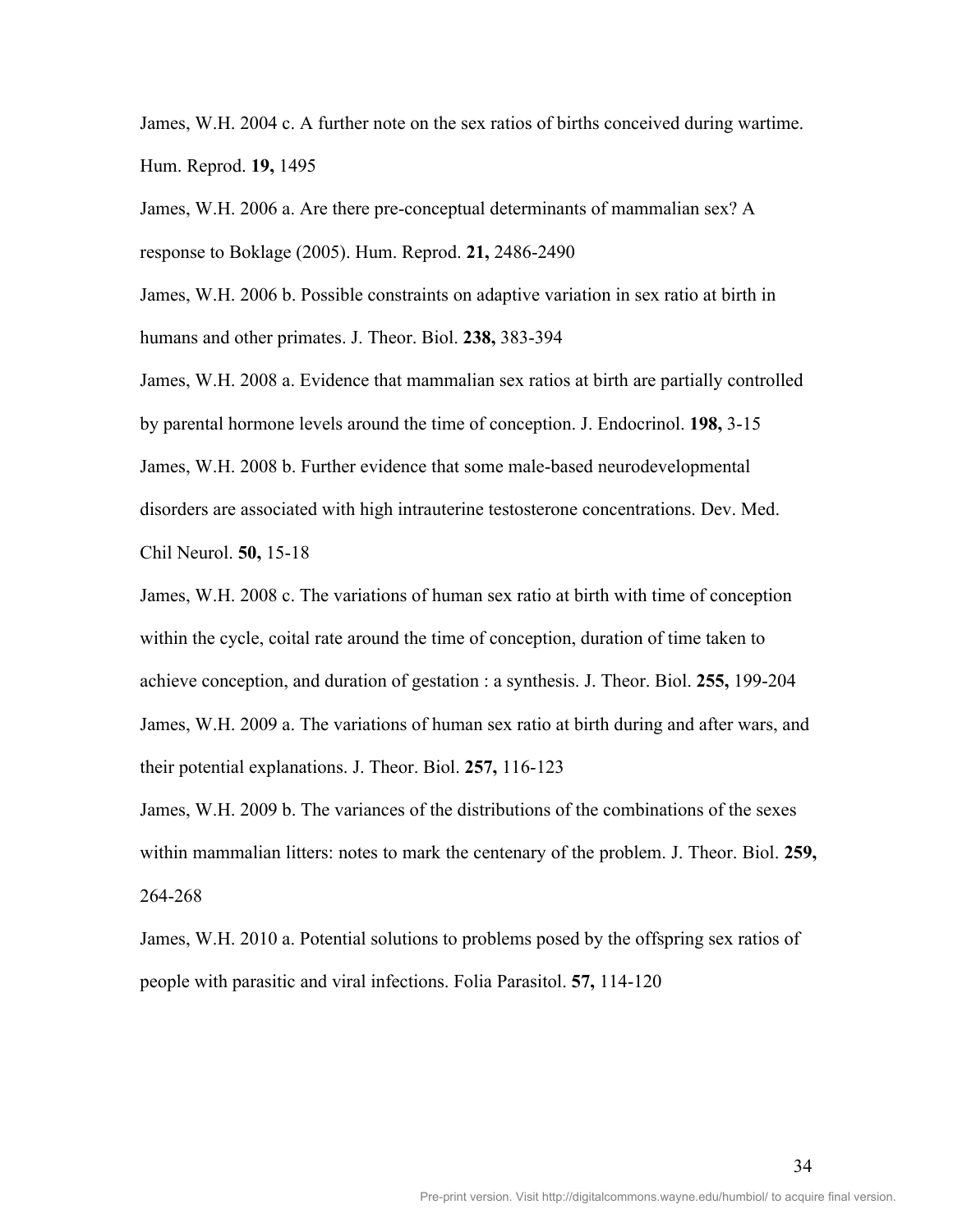James, W.H. 2010 b. Further grounds for abandoning the concept of testicular dysgenesis syndrome : a response to the paper of Akre and Richiardi (2009). Hum. Reprod. **25,**  1084-1086

James, W.H. 2011 a. The categories of evidence relating to the hypothesis that mammalian sex ratios at birth are causally related to the hormone concentrations of both parents around the time of conception. J. Biosoc. Sci. **43,** 167-184

James, W.H. 2011 b. Further support for a hypothesis on the reported offspring sex ratio of hepatitis B carriers. J. Theor. Biol. **274,** 183-184

James, W.H. 2012 a. A potential explanation of some established major risk factors for autism. Dev. Med. Child Neurol. **54:**301-305

James, W.H. 2012 b. The relevance of the epidemiology of human sex ratios at birth to some medical problems. Paed. Peri. Epidemiol. **26,** 181-189

James, W.H. (In press). Evolution and the variation of mammalian sex ratios at birth : reflections on Trivers and Willard (1973).

Jones, J.L., Dubey, J.P. 2012. Foodborne toxoplasmosis. Clinical Infectious Diseases **55:**845-851

Kankova, S., Flegr, J. 2007. Longer pregnancy and slower fetal development in women with latent 'asymptomatic' toxoplasmosis. BMC Infect. Dis. **7,** 114

Kankova, S., Kodym, P., Frynta, D.,Vavrinova, R., Kubena, A., Flegr, J. 2007 a.

Influence of latent toxoplasmosis on the secondary sex ratio in mice. Parasitology **134,**  1709-1717

Kankova, S., Sulc, J., Nouzova, K., Fajfrlik, K., Frynta, D., Flegr, J. 2007 b. Women infected with parasite *Toxoplasma* have more sons. Naturwissenschaften **94,** 122-127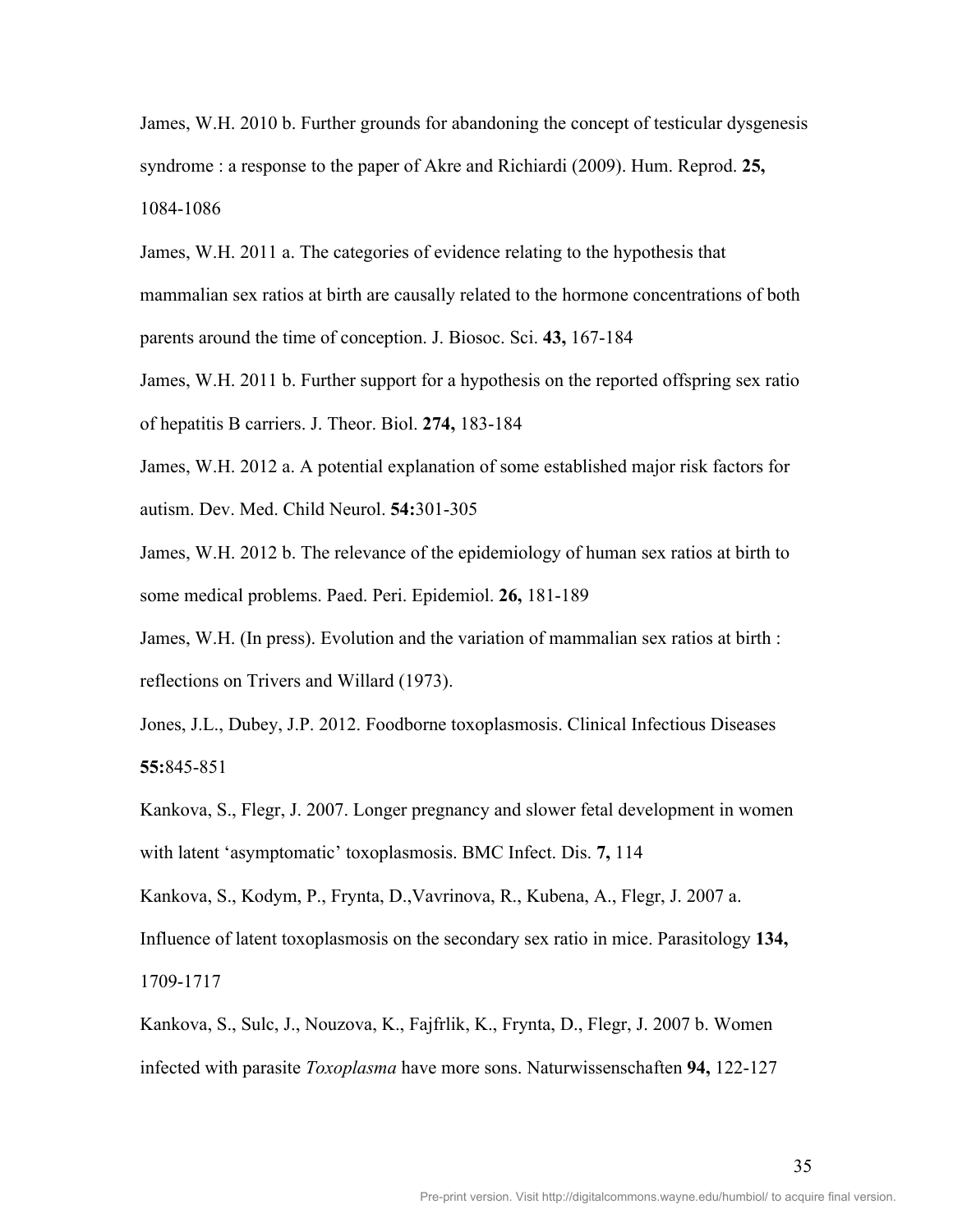Kankova, S., Kodym, P., Flegr, J. 2011. Direct evidence of *Toxoplasma-*induced changes in serum testosterone in mice. Exp. Parasitol. **128,** 181-183

Kankova, S., Sulc, J., Krivohlava, R., Kubena, A., Flegr, J. 2012. Slower postnatal motor development in infants of mothers with latent toxoplasmosis during the first 18 months of life. Early Hum. Dev. **88,** 879-884

Kemper, T.D. 1990. *Social Structure and Testosterone.* Rutgers University Press, London

Kilduff, L.P., Cook, C.J., Manning, J.T. 2011. Digit ratio (2D:4D) and performance in

male surfers. J. Stength Cond. Res. **25,** 3175-3180

LeMasters, G.K., Genaidy, A.M., Succop, P., Deddens, J., Sobeih, T., Barriera-Virvet, H.

et al. 2006. Cancer risk among firefighters : a review and meta-analysis of 32 studies. J.

Occup. Environ. Med. **48,** 1189-1202

Lim, A., Kumar, V., Dass, S.A.H., Vyas, A. 2013. *Toxoplasma gondii* infection enhances testicular steroidogenesis in rats. Mol. Ecol. **22,** 102-110

Lin, M.-J., Chen, P.-J., Luoh, M.-C. 2012.  $HBeAg(+)$  and sex ratio of offspring :

evidence from Taiwan's three million newborns. Am. J. Hum. Biol. **24,** 541-4

Longman, D., Stock, J.T., Wells, J.C.K. 2011. Digit ratio (2D:4D) and rowing ergometer

performance in males and females. Am. J. Phys. Anthropol. **144,** 337-341

McGlynn, K.A., Trabert, B. 2012. Adolescent and adult risk factors for testicular cancer. Nature Reviews, Urology **9,** 339-349

McIntyre, M.H., Ellison, P.T., Lieberman, D.E., Demerath, E., Towne, B. 2005. The development of sex differences in digital formula from infancy in the Fels Longitudinal Study. Proc. R. Soc. Lond. 'B' **272,** 1473-1479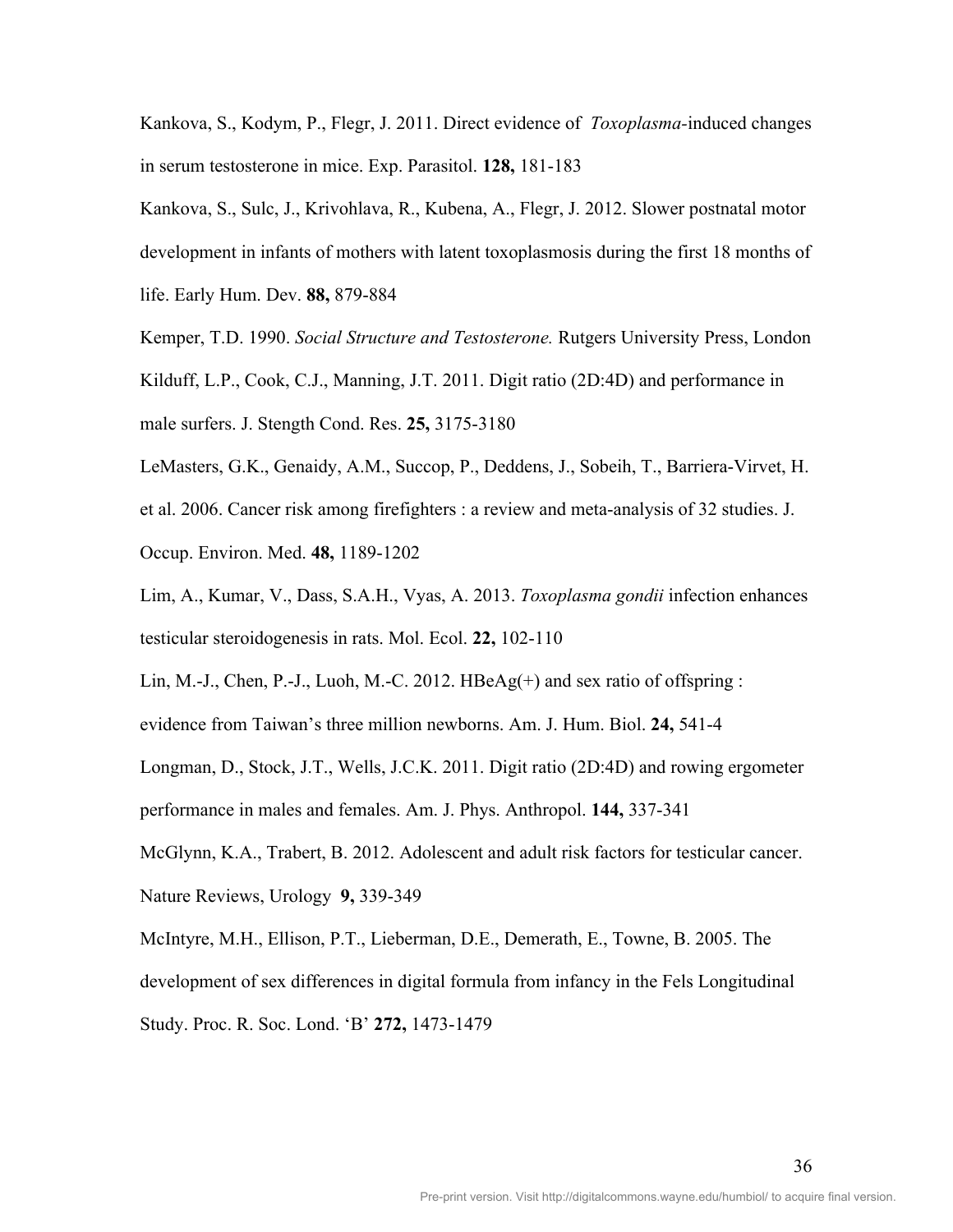McKeown, T. 1956-57. Sources of variation in the human sex ratio at birth. Acta Genet. Stat. Med. **6,** 382-384

Manning, J.T. 2002. The ratio of  $2<sup>nd</sup>$  to  $4<sup>th</sup>$  digit length and performance in skiing. J.

Sports Med. Phys. Fitness **42,** 446-450

Manning, J.T. 2011. Resolving the role of prenatal sex steroids in the development of digit ratio. Proc. Nat. Acad. Sci. USA **108,** 16143-16144

Manning, J.T., Fink, B. 2008. Digit ratio (2D:4D), dominance, reproductive success, asymmetry and sociosexuality in the BBC Internet Study. Am. J. Hum Biol. **20,** 451-461 Manning, J.T., Henzi, P., Venkatramana, P., Martin, S., Singh, D. 2003. Second to fourth digit ratio : ethnic difference and family size in English, Indian and South African

populations. Ann. Hum. Biol. **30,** 579-588

Manning, J.T., Hill, M.R. 2009. Digit ratio and sprinting speed in boys. Am. J. Hum. Biol. **21,** 210-213

Manning, J.T., Scutt, D., Wilson, J., Lewis-Jones, D.I. 1998. The ratio of  $2<sup>nd</sup>$  to  $4<sup>th</sup>$  digit length : a predictor of sperm numbers and concentrations of luteinizing hormone and oestrogen. Hum. Reprod. **13,** 3000-3004

Manning, J.T., Martin, S., Trivers, R.L., Soler, M. 2002. 2<sup>nd</sup> to 4<sup>th</sup> digit ratios and offspring sex ratio. J. Theor. Biol. **217,** 93-96

Manning, J.T., Morris, L., Caswell, N. 2007. Endurance running and digit ratio (2D:4D) : implications for fetal testosterone effects on running speed and vascular health. Am. J. Hum Biol. **19,** 416-421

Manning, J.T., Stewart, A., Bundred, P.E., Trivers, R.L. 2004. Sex and ethnic differences in the  $2<sup>nd</sup>$  to  $4<sup>th</sup>$  digit ratio in children. Early Hum. Dev. **80,** 161-168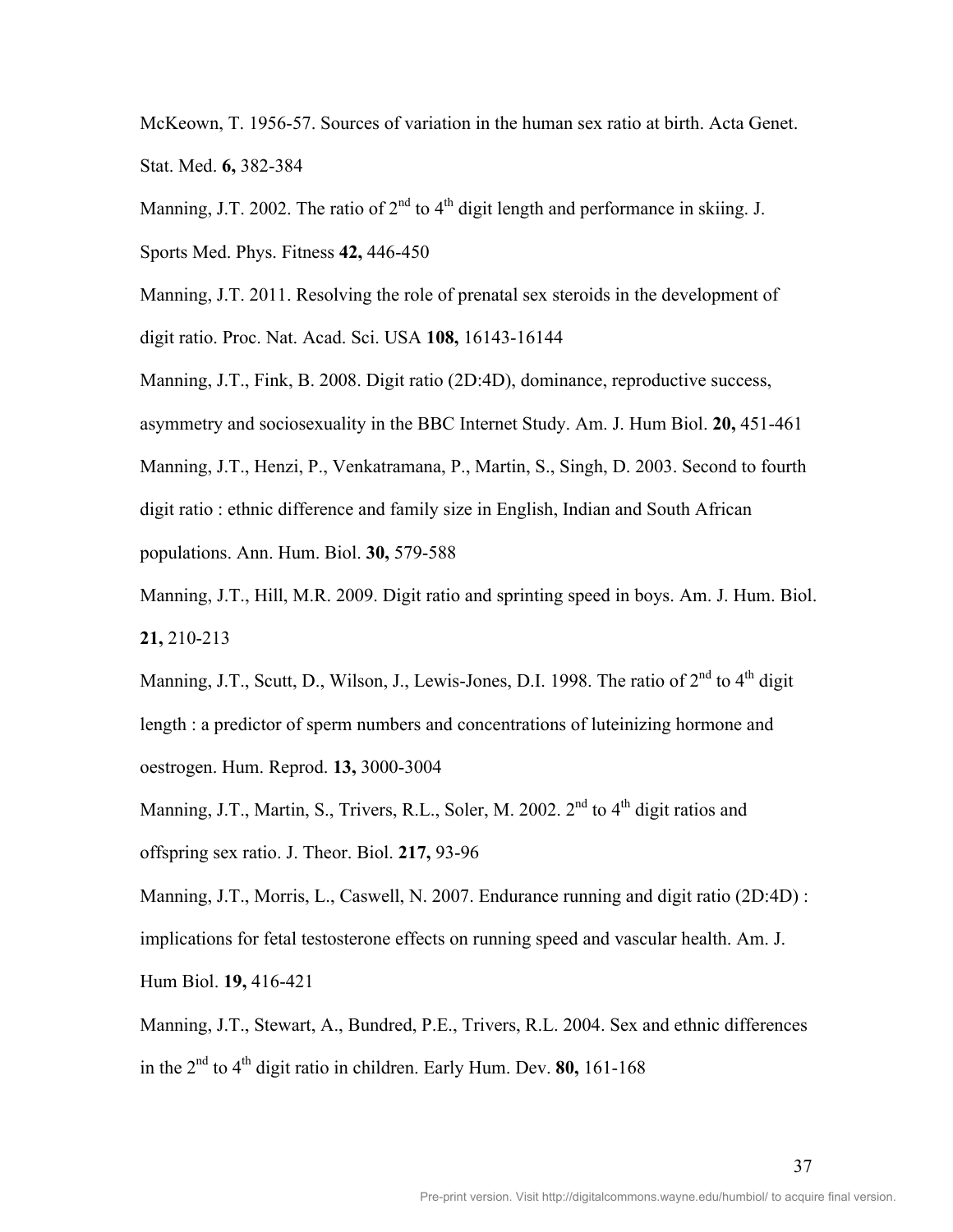Maule, M., Malavassi, J.L., Richiardi, L. 2012. Age at puberty and risk of testicular cancer : a meta-analysis. Int. J. Androl. **35,** 828-834

Moller, H. 1998. Trends in sex ratio, testicular cancer and male reproductive hazards : are they connected? Acta Path. Microbiol. Scand. (APMIS) **106,** 232-239

Mouridsen, S.E., Hauschild, K.-M. 2010. The sex ratio of siblings of individuals with a history of developmental language disorder. Log. Phon. Voc. **35,** 144-148.

Mouriden, S.E., Rich, B., Isager, T. 2010. Sibling sex ratio of individuals diagnosed with autism spectrum disorder as children. Dev. Med. Child Neurol. **52,** 289-292

Muller, D.C., Giles, G.G., Bassett, J.J., Morris, H.A., Manning, J.T., English, D.R. et al.

2011. Second to fourth digit ratio (2D:4D) and concentration of circulating sex hormones in adulthood. Reprod. Biol. Endocrinol. epub **9,** 57

Ni, X., Nicholson, R.C., King, B.R., Chan, E.C., Read, M.A., Smith, R. 2002. Estrogen represses whereas the estrogen-antagonist ICI 182780 stimulates CRH gene expression. J. Clin. Endocr. Metab. **87,** 3774-3778

Oster, E., Chen, G., Yu, X. et al. 2010. Hepatitis B does not explain male-biased sex ratios in China. Economic Letters **107**, 142-144

Parner, E.T., Baron-Cohen, S., Lauritsen, M.B., Jorgensen, M., Schieve, L.A., Yeargin-Allsopp, M. et al. 2012. Parental age and autism spectrum disorders. Ann. Epidemiol. **22,**  143-150

Potter, R.G., Millman, S.R. 1986. Fecundability and the frequency of marital intercourse : new models incorporating the aging of gametes. Popul. Stud. **40,** 159-170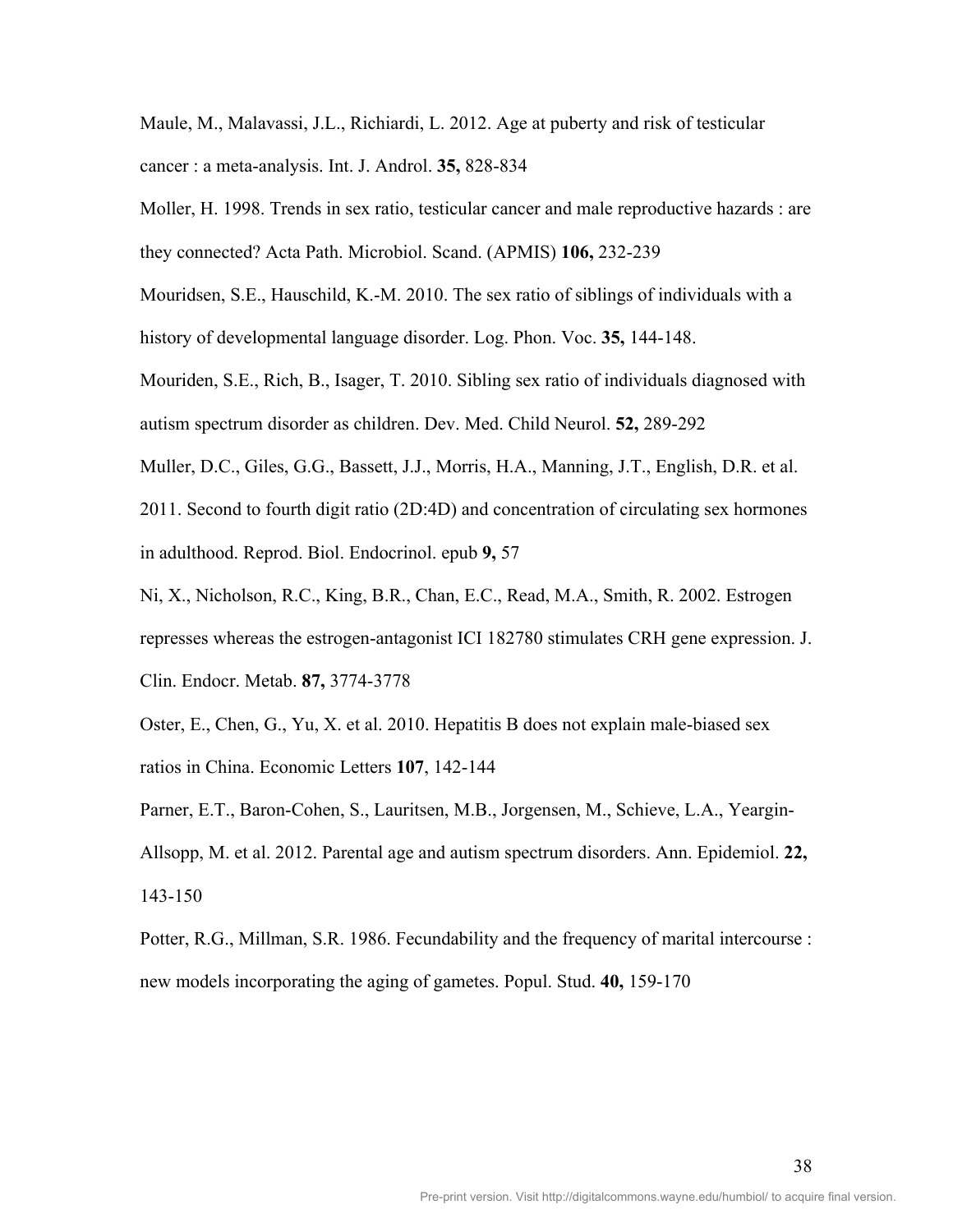Prandota, J. 2011. Metabolic, immune, epigenetic, endocrine and phenotypic abnormalities found in individuals with autism spectrum disorders, Down syndrome, and Alzheimer's disease may be caused by congenital and/or acquired chronic cerebral toxoplasmosis. Research in Autism Spectrum Disorders **5,**14-59

Puhse, G., Secker, A., Kemper, S., Hertle, L., Kliesch, S. 2011. Testosterone deficiency in testicular germ-cell cancer patients is not influenced by oncological treatment. Int. J. Androl. **34,** E351-E357

Raman, J.D., Nobert, C.F., Goldstein, M. 2005. Increased incidence of testicular cancer in men presenting with infertility and abnormal semen analysis. J. Urol. **174,** 1819-1822 Richiardi, L., Akre, O., Montgomery, S.M., Lambe, M., Kvist, U., Ekbom, A. 2004. Fecundity and twinning rates as measures of fertility before diagnosis of germ cell testicular cancer. J. Nat. Cancer Inst. **96.** 145-147

Roberts, A.M. 1978. The origins of fluctuations in the human secondary sex ratio. J. Biosoc. Sci. **10,** 169-182

Roberts, C.W., Walker, W., Alexander, J. 2001. Sex associated hormones and immunity to protozoan parasites. Clin Microbiol Revs **14,** 476-488

Roy, M., Kirschbaum, C., Steptoe, A. 2003. Intraindividual variation in stress exposure as a moderator of cortisol and testosterone levels. Ann. Behav. Med. **26,** 194-200 Saino, N., Leoni, B., Romano, M. 2006. Human digit ratios depend on birth order and sex of older siblings and predict maternal fecundity. Behav. Ecol. Sociobiol. **60,** 34-45 Semple, C.G. 1986. Hormonal changes in non-endocrine disease. Br. Med. J. **293,** 1049- 1052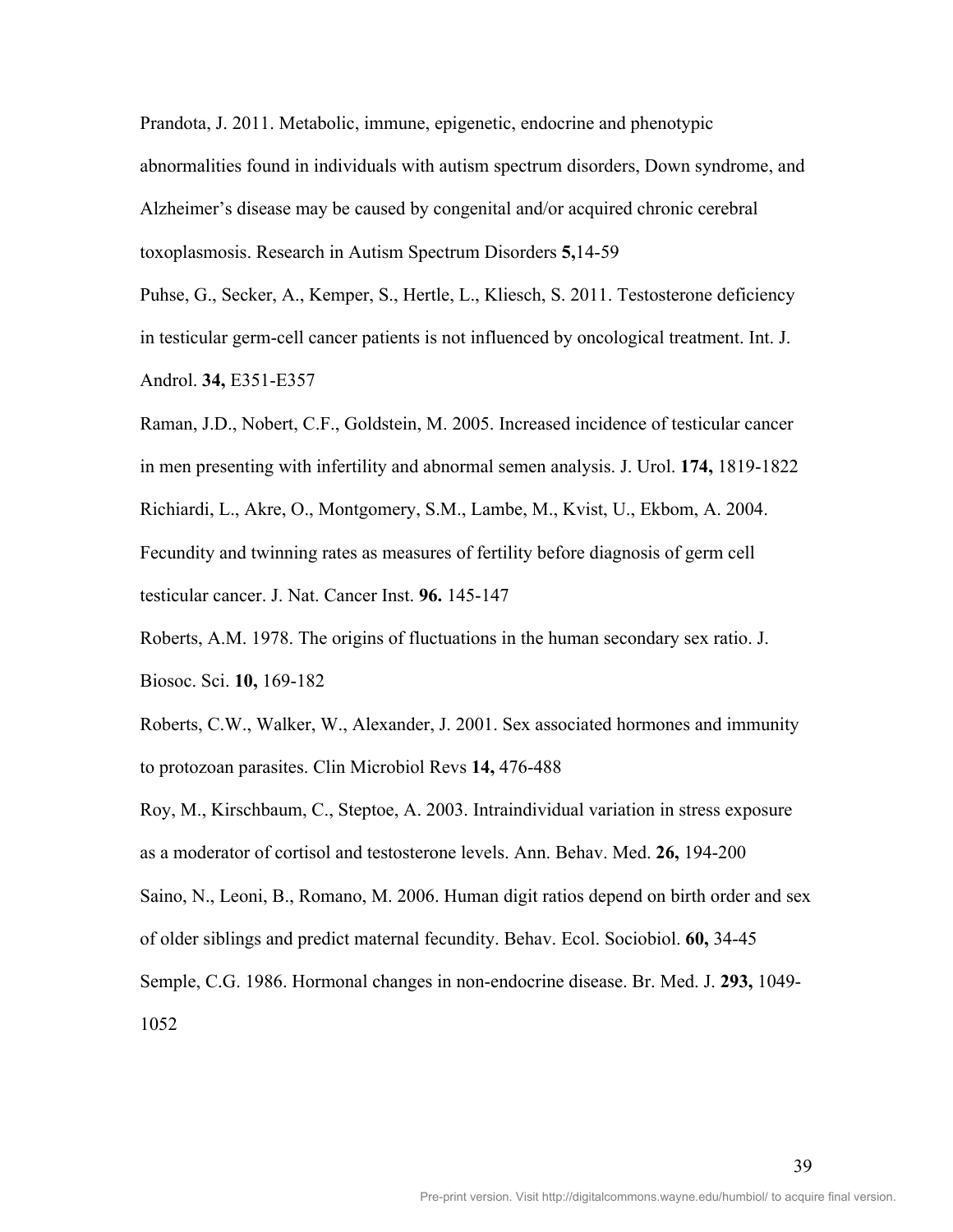Seow, K.-M., Lee, J.-L., Doong, M.-L., Huang, S.-W., Hwang, J.-L., Huang, W.-J., et al. 2013. Human chorionic gonadotropin regulates gastric emptying in ovariectomized rats. J. Endocrinol. **216,** 307-314

Smalley, S.L., Loo, S.K., Yang, M.H., Cantor, R.M. 2005. Towards localizing genes underlying cerebral asymmetry and mental health. Am. J. Med. Genet. 'B'

Neuropsychiatr. Genet. **135,** 79-84

Tamiya, R. 2012. Second to fourth digit ratio and the sporting success of sumo wrestlers. Evol. Hum. Behav. **33,** 130-136

Tian, Y.J., Kuo, C.F., Chen, W.L. et al. 2012. Enhancement of hepatitis B virus replication by androgen and its receptor in mice. J. Virol. **86,** 1904-1910

Trabert, B., Sigurdson, A.J., Sweeney, A.M., Amato, R.J., Strom, S.S., McGlynn, K.A.

2011. Baldness, acne and testicular germ cell tumours. Int. J. Androl. **34,** No 4, Pt 2, E59- E67

Trivers, R., Manning, J., Jacobson, A. 2006. A longitudinal study of digit ratio (2D:4D) and other finger ratios in Jamaican children. Horm. Behav. **49,** 150-156

U.K. Testicular Cancer Study Group. 1994. Aetiology of testicular cancer: associations with congenital abnormalities, age at puberty, infertility and exercise. Br. Med. J. **308,**  1393-1399

Ventura, T., Gomes, M.C., Pita, A., Neto, M.T., Taylor, A. 2013. Digit ratio (2D:4D) in newborns : influences of prenatal testosterone and maternal environment. Early Hum. Dev. **89,** 107-112

Voracek, M., Manning, J.T., Dressler, S.G. 2007. Repeatability and interobserver error of digit ratio (2D:4D) measurements made by experts. Am. J. Hum. Biol. **19,** 142-146